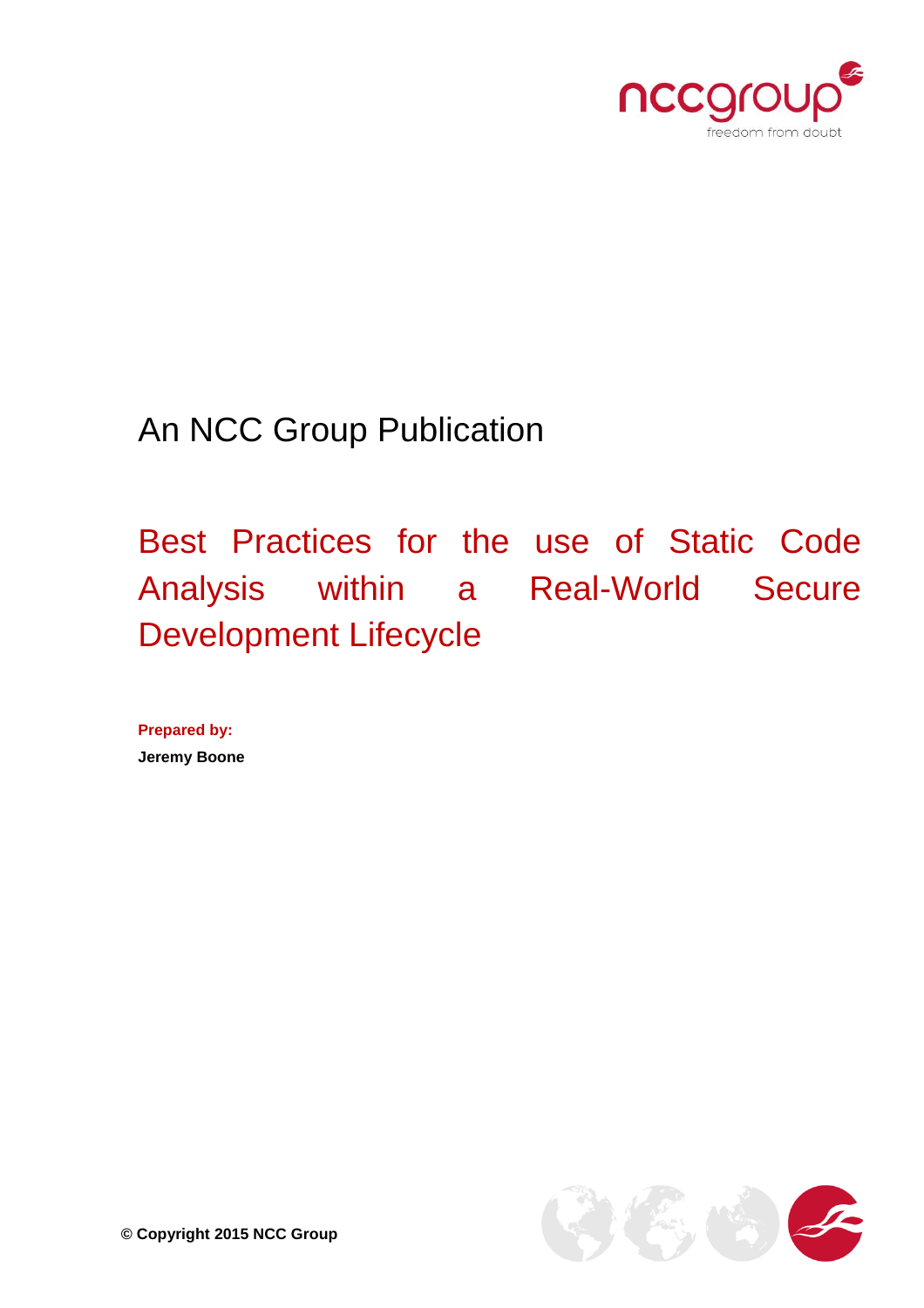

# **Contents**

| 1           |     |       |  |  |  |  |
|-------------|-----|-------|--|--|--|--|
| 2           |     |       |  |  |  |  |
| 3           |     |       |  |  |  |  |
| 4           |     |       |  |  |  |  |
| 5           |     |       |  |  |  |  |
|             | 5.1 |       |  |  |  |  |
|             | 5.2 |       |  |  |  |  |
|             | 5.3 |       |  |  |  |  |
|             | 5.4 |       |  |  |  |  |
|             | 5.5 |       |  |  |  |  |
|             | 5.6 |       |  |  |  |  |
|             | 5.7 |       |  |  |  |  |
| 6           |     |       |  |  |  |  |
|             | 6.1 |       |  |  |  |  |
|             | 6.2 |       |  |  |  |  |
|             | 6.3 |       |  |  |  |  |
|             |     | 6.3.1 |  |  |  |  |
|             |     | 6.3.2 |  |  |  |  |
|             |     | 6.3.3 |  |  |  |  |
|             |     | 6.3.4 |  |  |  |  |
|             |     | 6.3.5 |  |  |  |  |
|             |     | 6.3.6 |  |  |  |  |
|             |     | 6.3.7 |  |  |  |  |
|             |     | 6.3.8 |  |  |  |  |
|             | 6.4 |       |  |  |  |  |
|             |     | 6.4.1 |  |  |  |  |
|             |     | 6.4.2 |  |  |  |  |
|             |     | 6.4.3 |  |  |  |  |
|             |     | 6.4.4 |  |  |  |  |
|             |     | 6.4.5 |  |  |  |  |
|             |     | 6.4.6 |  |  |  |  |
|             |     | 6.4.7 |  |  |  |  |
|             | 6.5 |       |  |  |  |  |
|             |     | 6.5.1 |  |  |  |  |
|             |     | 6.5.2 |  |  |  |  |
|             |     | 6.5.3 |  |  |  |  |
|             |     | 6.5.4 |  |  |  |  |
|             |     | 6.5.5 |  |  |  |  |
|             |     | 6.5.6 |  |  |  |  |
|             |     | 6.5.7 |  |  |  |  |
|             | 6.6 |       |  |  |  |  |
| $7^{\circ}$ |     |       |  |  |  |  |

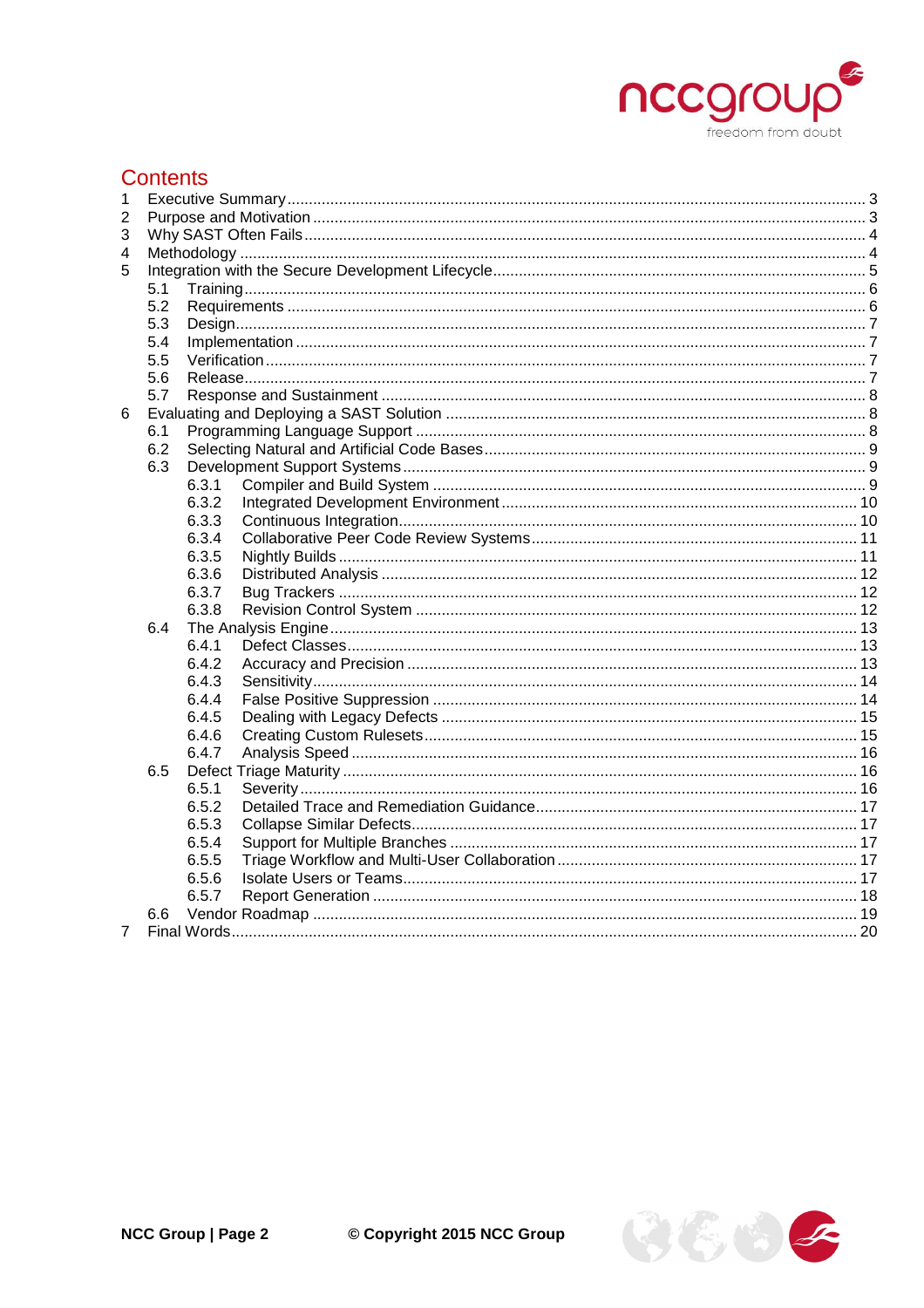

# <span id="page-2-0"></span>**1 Executive Summary**

Static application security testing (SAST) is the analysis of computer software that is performed without the need to actually execute the program. The term is usually applied to analysis performed by an automated tool, whereas human analysis is typically called security-focused code review. The primary objective of SAST is to gain an understanding of the software's behaviour, usually with the aim of uncovering security, privacy, and quality defects.

In recent years, commercial SAST solutions have matured considerably, and they now offer numerous methods of integrating with various development processes and support systems: continuous integration, bug trackers, revision control, peer code review tools, and so on. However, NCC Group routinely encounters ineffective or suboptimal static analysis deployments that either fail to accommodate the requirements of a secure development lifecycle (SDLC) or tend to impose a significant burden on development staff, leading to disengagement and patterns of misuse. These shortcomings frequently result in the SAST solution failing to serve its primary purpose: to improve software security.

In this paper we describe a methodology for evaluating and selecting the most appropriate static code analysis solution for your software organisation, as well as best practice guidance for effectively integrating that solution with your development procedures as part of a mature secure development lifecycle. Unfortunately, we must intentionally avoid recommending a specific SAST solution, because in our experience there is no "one size fits all" solution; besides which, vendors typically place DeWitt clauses<sup>1</sup> in their EULAs, to prevent the publishing of benchmark data.

### <span id="page-2-1"></span>**2 Purpose and Motivation**

The primary motivator that drives the use of static code analysis within a software development organisation is the ability to deliver higher-quality and more secure products at a cheaper price. Studies indicate that automated static code analysis can detect up to 60% of post-release failures<sup>2</sup>. This metric becomes significant when you consider that a single failure can lead to widespread and costly product recalls. For example:

- In 2002, the National Institute of Standards and Technology (NIST) showed that the annual cost of software defects to the American economy is approximately \$59.5 billion<sup>3</sup>.
- In 2015, Charlie Miller and Chris Valasek discovered security defects that led to the recall of 1.4 million Fiat Chrysler vehicles<sup>4</sup>.
- In 2011, the FDA stated that 24% of medical device recalls can be attributed to software defects<sup>5</sup>.

So it becomes easy to imagine how a modest investment in SAST can help to avoid expensive recalls or patching of in-field products. Fearmongering aside, it should be recognised that static code analysis is neither a silver bullet nor a panacea. Forrester's TechRadar Q2 2015 Application Security report <sup>6</sup> summarised it well:

*SAST provides a significant value to its customers — it has a proven track record and provides extensive benefits. To gain maximum advantage from SAST […] teams must be fairly mature and capable of systematic follow-through on remediation. SAST will continue to see significant success […] for another five to 10 years as application environments become ever more complex and their attack surfaces and risk profiles change.*

<http://www.reuters.com/article/2015/07/24/us-fiat-chrysler-recall-idUSKCN0PY1U920150724>



<sup>1</sup> <http://sqlmag.com/sql-server/devils-dewitt-clause>

<sup>2</sup> Rep. balling. 2011. 2012. 2012. 2012. 2012. 2012. 2012. 2012. 2012. 2012. 2012. 2012. 2012. 2012. 2012. 2012.

<sup>&</sup>lt;sup>3</sup> <http://www.nist.gov/director/planning/upload/report02-3.pdf><br><sup>4</sup> http://www.routers.com/erticle/2015/07/24/up fiet.chrysler.r

<sup>5</sup> [https://threatpost.com/fda-software-failures-responsible-24-all-medical-device-recalls-](https://threatpost.com/fda-software-failures-responsible-24-all-medical-device-recalls-062012/76720/)[062012/76720/](https://threatpost.com/fda-software-failures-responsible-24-all-medical-device-recalls-062012/76720/)

<sup>6</sup> <https://www.forrester.com/TechRadar+Application+Security+Q2+2015/fulltext/-/E-RES117395>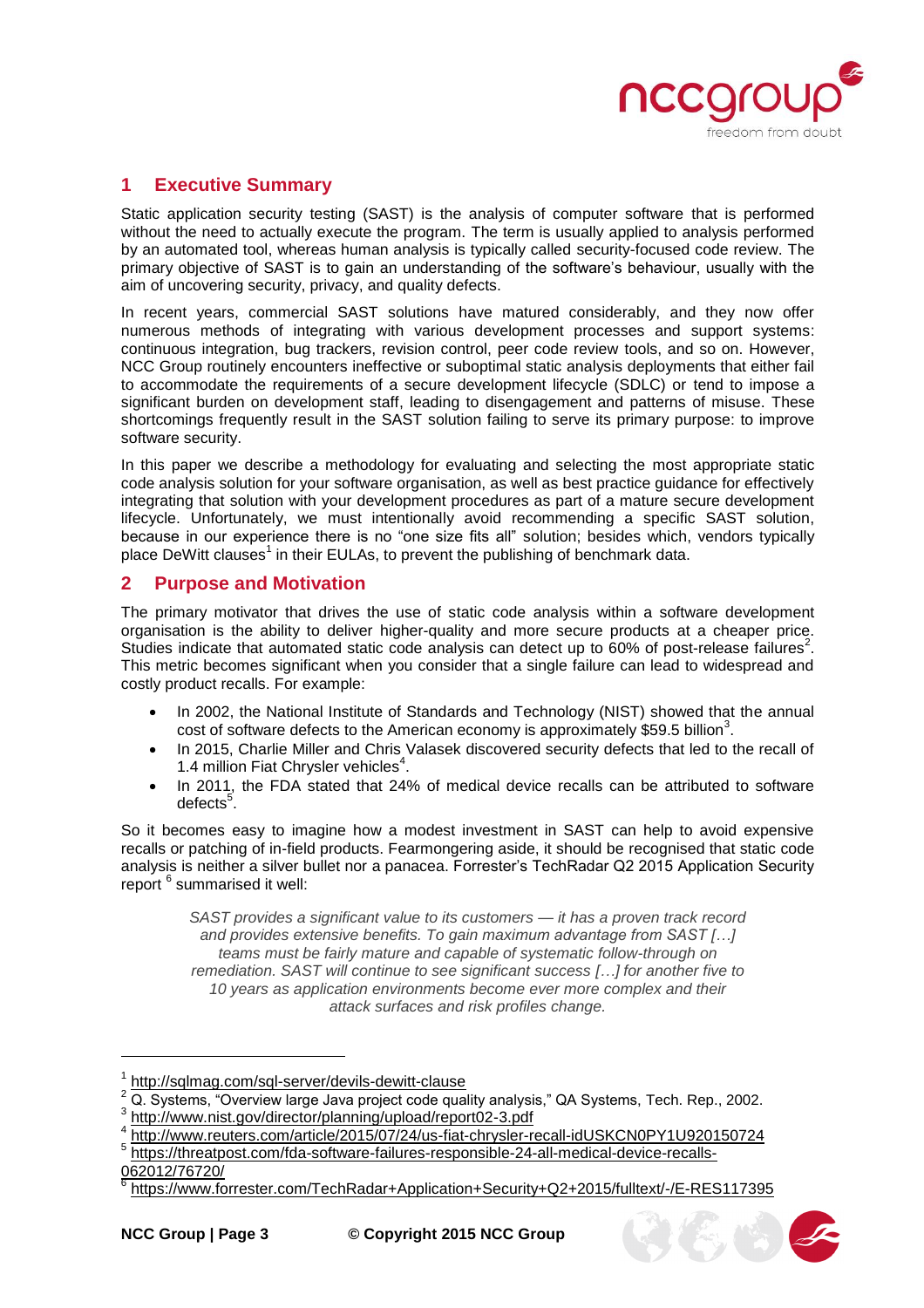

 $35334$ 

In other words, while commercial static code analysis solutions are beginning to mature, your overall success when with SAST technologies will require diligence and careful preparation. An early-andoften approach is needed, placing emphasis on the correct and calibrated application of the tools from the very start. Great care must be taken when deploying SAST within a software organisation.

# <span id="page-3-0"></span>**3 Why SAST Often Fails**

The ultimate success of any SAST deployment is highly dependent on adoption and engagement rates. In other words, if the developers don't trust the static analysis solutions, for example because of high false positive rates, then they won't use them. The best way to build trust is by showing that the solution provides value. The best method of demonstrating value is by showing that the tool is accurate, fast, and does not impose a burden on the developer.

First, you should continually aim to improve the SAST service by seeking out and removing friction between developers and the tools. Where possible, the SAST service should be integrated seamlessly into existing development support systems such as bug trackers, peer collaborative code review tools, source repositories, and the build environment. This helps reduce the overhead every time a user needs to interact with the static analysis service.

Secondly, great effort should be made to reduce the triage burden that is placed on developers. This can be accomplished through concerted efforts to suppress spurious or irrelevant warnings such as false positive reports, historical legacy defects, and defects in third-party libraries. This is not a onetime action, but instead should be continually measured and improved over time.

Finally, the effectiveness of SAST will begin to erode when the use of SAST is not mandatory, or when SAST metrics are not considered essential product launch criteria. To succeed, you need to achieve top-down agreement for the necessary process changes that make static analysis a required part of the release criteria for all software products, along with KPIs and expected minimum quality bars. Otherwise, it becomes too easy for development teams to ignore the defects reported by SAST by adding them to the infinitely-long "for future fix" defect backlog.

### <span id="page-3-1"></span>**4 Methodology**

In the opinion of NCC Group, there are five core principles of a successful static code analysis deployment. We believe that you will see the greatest success if you follow these principles when evaluating a SAST solution for purchase, and when deploying it across your organisation. These objectives are in congruence with the goals of a secure development lifecycle.

| <b>Principle</b> | <b>Objectives</b>                                                                                                                                                                                                    |
|------------------|----------------------------------------------------------------------------------------------------------------------------------------------------------------------------------------------------------------------|
| Automation       | Through the use of automation, you can ensure that all software written<br>within or for your organisation will be scanned by SAST.                                                                                  |
|                  | The SAST tool should be ubiquitous and integrate transparently with existing<br>development support systems such as bug trackers, revision control<br>systems, continuous integration, and peer code review systems. |
|                  | Defects that are discovered by SAST should be immediately and<br>automatically assigned to the developer that introduced the defect.                                                                                 |
|                  | Automated SAST will improve velocity by reducing the cost of expensive<br>manual procedures such as peer code reviews, software testing, security<br>vulnerability assessments, and privacy auditing.                |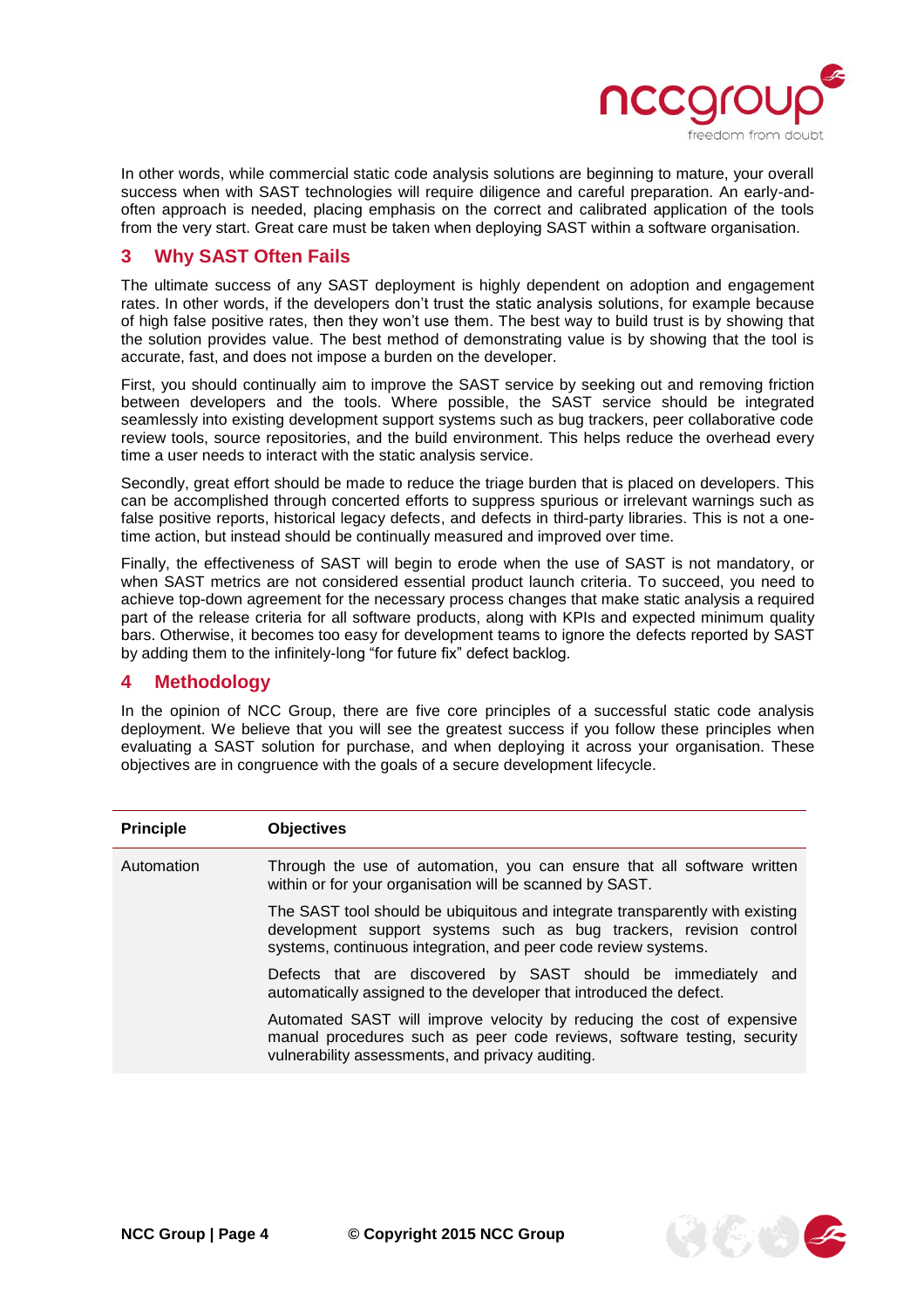

| <b>Principle</b>                  | <b>Objectives</b>                                                                                                                                                |
|-----------------------------------|------------------------------------------------------------------------------------------------------------------------------------------------------------------|
| Analysis precision                | The SAST tools will provide value through the accurate identification of<br>quality, security, and privacy defects.                                              |
|                                   | False positives will be suppressed to reduce noise and eliminate "needle in<br>the haystack" problems when attempting to triage the defect backlog.              |
|                                   | Custom rules will be developed that detect emergent classes of security<br>defects, or in response to security incidents that affect your software<br>products.  |
| Metrics-driven<br>decision making | The SAST defect trends should be measured, and quality gates should be<br>established to ensure no software is shipped with unresolved critical defects.         |
|                                   | A team's SAST compliance will be based on concrete and measurable data<br>such as defect density, severity, and mean time to fix.                                |
| Continual<br>improvement          | The accuracy of the SAST tool will regularly be measured, and actions taken<br>to improve the precision of the results.                                          |
|                                   | Triage burden will be eased by suppressing historical legacy defects. This<br>backlog will be dealt with in a structured fashion (hint: critical defects first). |
|                                   | The SAST solution will commit to a high service level agreement for the sake<br>of its users.                                                                    |
| User education                    | Users will be trained on the use of SAST, and how to remedy common<br>classes of defects.                                                                        |

# <span id="page-4-0"></span>**5 Integration with the Secure Development Lifecycle**

Given the best-practice methodology described above, it becomes clear that a successful SAST deployment must be integrated throughout the entire software development process. Furthermore, SAST activities must take place during each phase of the secure development lifecycle. As part of a typical SDLC, static analysis tools are most commonly used by developers during the implementation phase, but they can also be used effectively in other SDLC phases, such as by quality assurance teams during verification, or by the incident response team during the sustainment phase.

Following Microsoft's <sup>7</sup> model and structure for the secure development lifecycle, we propose where and how SAST should be used as an essential element of each phase of the SDLC.



<sup>7</sup> <https://www.microsoft.com/en-us/sdl/default.aspx>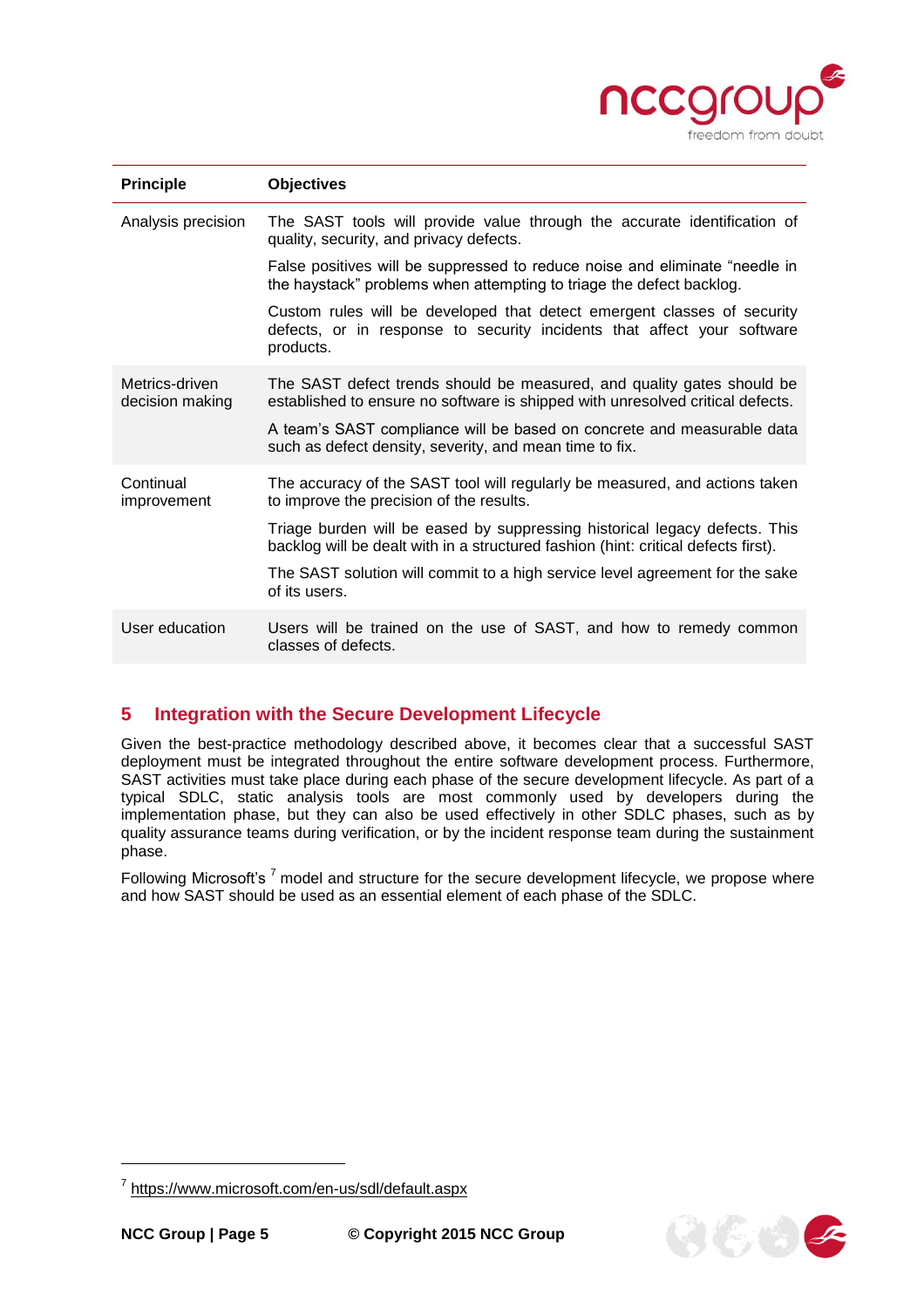



**Figure 1. Typical SAST activities during each phase of the SDLC**

# <span id="page-5-0"></span>5.1 Training

Often overlooked, training is an essential aspect of integrating SAST into the software development process. Engineers should be familiar with the SAST solution's capabilities as well as its limitations. It is not sufficient for a developer to massage their code until the reported defect disappears. The developer must understand the root cause of the class of vulnerability detected and be able to develop an appropriate patch. Improper fixes are seen again and again, such as the recent failed attempt to patch the Android Stagefright vulnerability that was quickly demonstrated to be woefully insufficient<sup>8</sup>.

When deploying SAST across your organisation, it is important to educate both developers and testers. Training topics should cover:

- What is static analysis?
- What are common classes of defects, and what are the optimal remediation tactics?
- What are the best practices for addressing false positives?
- How was SAST integrated with development support systems at your organisation?
- What process changes have been made to accommodate SAST?

Most SAST vendors offer some form of training, either on site, on the web, or at a remote location. Furthermore, most static-analysis tools come with extensive online documentation, including tutorials. You may also wish to develop a training programme yourself or seek independent guidance from a third party.

# <span id="page-5-1"></span>5.2 Requirements

During the requirements phase of the classic SDLC, you will typically establish quality gates and bug bars. These agreed internal standards help to define strict security, privacy, and quality criteria that must be met before a software product can ship. Telemetry from your SAST service should be included in these criteria. For example, you may wish to decide that no products will ship until all critical defects identified by SAST have been resolved. For teams that follow Agile methodologies,



<sup>&</sup>lt;sup>8</sup> <http://googleprojectzero.blogspot.co.uk/2015/09/stagefrightened.html>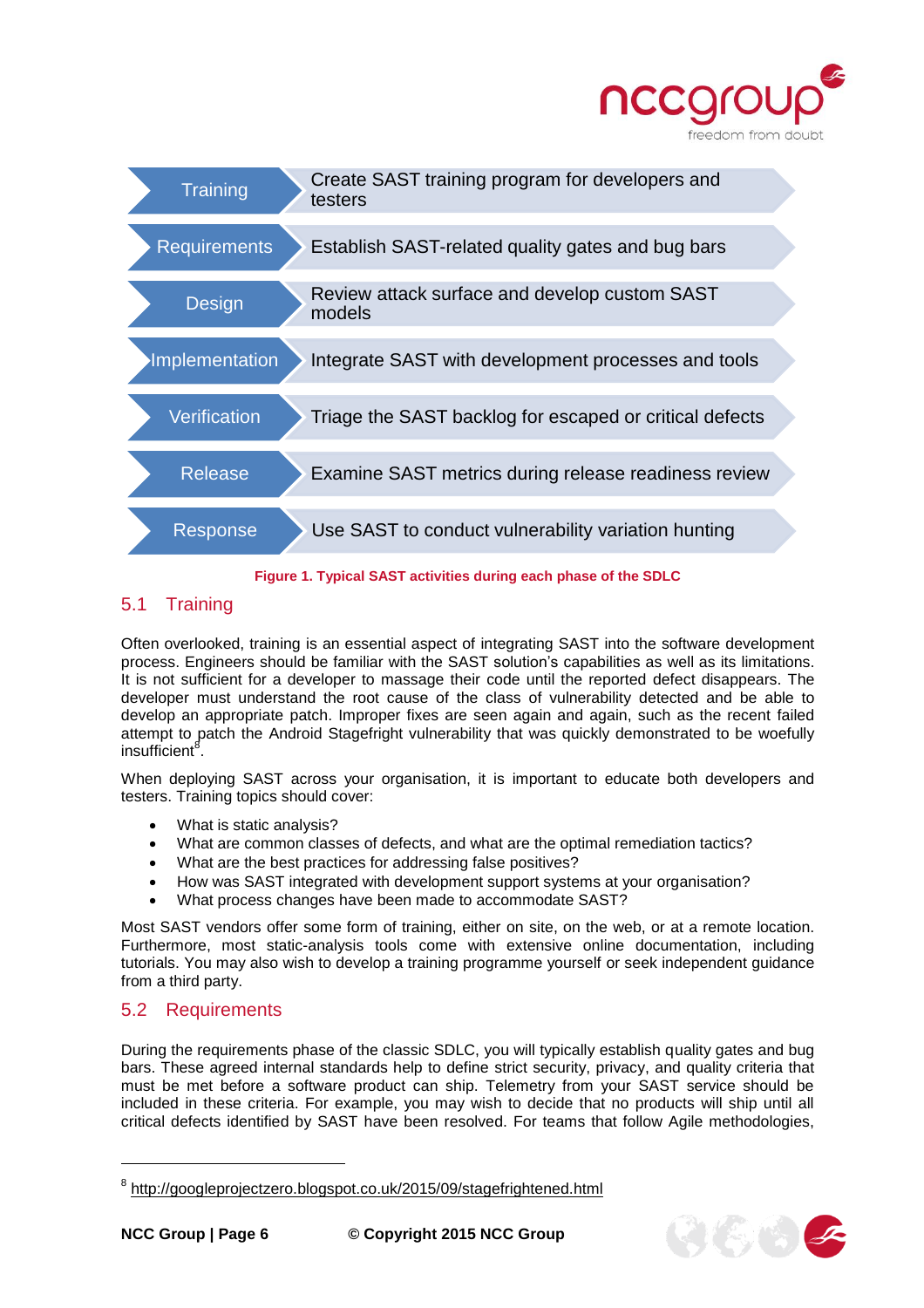

SAST metrics should be part of the acceptance criteria or definition of done<sup>9</sup> for user stories and sprints.

#### <span id="page-6-0"></span>5.3 Design

As part of a SDLC's design phase, best practice states that you should establish design requirements, analyse the software's attack surface, and conduct threat modelling exercises. The outputs of these exercises can help to identify risk areas within your product that may require additional attention from your SAST service. For example, you may discover the use of new technologies, software stacks, or third-party libraries. These components must be studied and adequately modelled within the static analysis engine to ensure the most accurate and precise results are produced.

#### <span id="page-6-1"></span>5.4 Implementation

The implementation phase is where the proverbial rubber hits the road. Here, SAST should be integrated throughout the development process: desktop integrated development environment, continuous integration systems, nightly or continuous builds, collaborative peer code review systems, bug tracker, revision control system, and so on.

Through this broad level of integration, your organisation can discover and resolve security, privacy, and quality defects early in the product development cycle, when the defects are cheapest to fix. In fact, you should strive to identify software defects the moment that they are introduced by a developer, or even before code is checked into the source repository. By tightening the window between when a bug is introduced and when it is resolved, you can reduce the downstream costs associated with typical quality assurance, code review, vulnerability assessment, and privacy audit job functions.

The ultimate goal should be to make SAST ubiquitous by transparently integrating with these systems without introducing friction between the developer and the tools. Every single commit should be analysed by SAST, and a "no new warnings" policy should be introduced.

#### <span id="page-6-2"></span>5.5 Verification

It is not only the development team that has use cases for the static analysis tools. The quality assurance team will have responsibilities as well. The verification phase is QA's time to shine.

During verification, the QA team should triage the SAST defect backlog to identify critical issues that were perhaps overlooked or deferred during implementation. No critical defects should be allowed to escape before the software product is released.

The QA team should also analyse the overall defect trends presented by the SAST service. This includes tracking down hot spots within the code that have higher than average defect densities, or isolating rulesets that trigger abnormally high false positive rates. The QA team should then take corrective action by customising the analysis engine to suppress false positives or by writing custom rules to detect new classes of defects.

#### <span id="page-6-3"></span>5.6 Release

During the release phase of a typical SDLC, you will conduct the final security review that examines all security activities that were performed and decides whether the software is ready to ship. As with any other quality metric, SAST should become part of this release readiness decision making process. You will want to ensure that your software product meets the static analysis bug bars and quality gates that you previously established during the requirements phase.



<sup>&</sup>lt;sup>9</sup> <http://guide.agilealliance.org/guide/definition-of-done.html>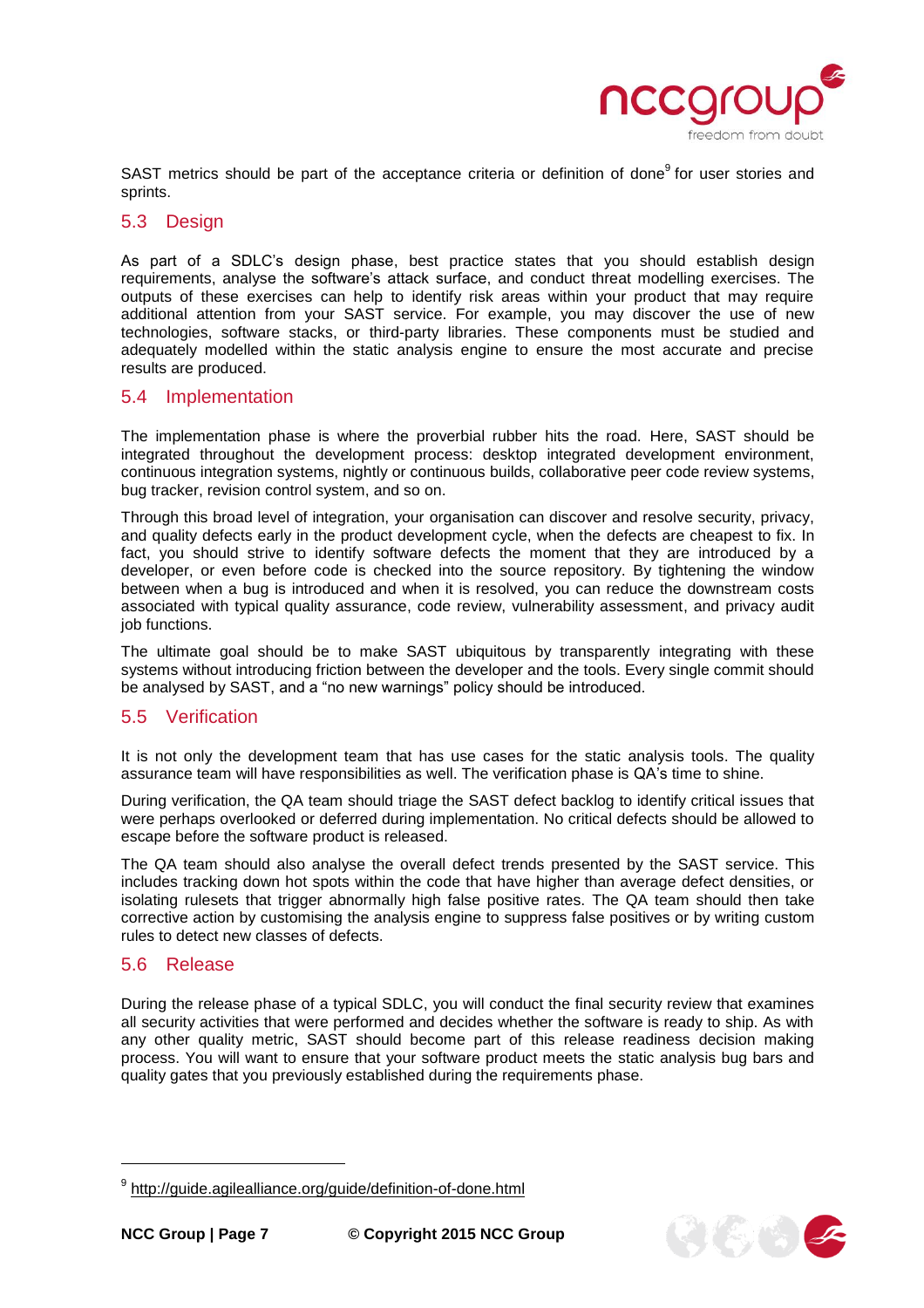

### <span id="page-7-0"></span>5.7 Response and Sustainment

As part of the sustainment phase of an SDLC, you must be prepared to react to security emergencies by executing your product incident response plan. A healthy incident response process will make use of SAST tooling and automation.

First, you should consider auditing your SAST reports to understand whether the externally reported defect was previously known to the engineering team. If so, that's great, but now you have another problem: why didn't they fix the bug before shipping? When an escaped defect is found externally, it can be quite embarrassing. These insights can be extremely valuable from a process improvement perspective.

On the other hand, if the vulnerability was not found by the SAST tool, then you must take corrective action. Part of the incident response due diligence process should include hunting for variations of that defect. Here, static analysis is a great and valuable asset. A custom ruleset can be developed to model the vulnerability's pattern and root cause, and that ruleset should be used to scan the entire codebase. This "find it once, fix it forever" attitude is an important mind set to maintain throughout a secure development lifecycle.

## <span id="page-7-1"></span>**6 Evaluating and Deploying a SAST Solution**

A SAST deployment is most effective when it is transparently integrated with your development process and with your various development support systems. This helps to improve adoption rates by reducing the friction between the developers and the tools. A high level of user engagement is a key factor for success with any SAST deployment, and will result in more security, privacy, and quality defects being found and fixed.

The section on static code analysis in NASA's Software Engineering Handbook<sup>10</sup> does an effective job of stating the problem with deploying SAST:

*Introducing the routine use of static analyzers in an existing development process can be a tricky proposition. Even if the software team is convinced of the benefits such tools can bring, projects should be careful and make the introduction of static analysis as unobtrusive as possible.*

This section describes the criteria for evaluating and selecting a commercial off the shelf (COTS) or open source (OSS) static code analysis solution that is the best fit for your software development process and the support systems you use. You will want to consider whether the SAST tool supports multiple compilers and the analysis of multiple programming languages, whether and how the solution integrates with your development support systems, and the overall accuracy and configurability of the SAST analysis engine.

Before any purchase is made, the first step must be to evaluate multiple SAST solutions. Commercial SAST vendors will happily provide a temporary license for this purpose. You should base your decision to purchase a commercial static analysis tool on your own evaluation, not on a vendor demonstration. Once you have trial licenses, you can begin evaluating each tool against the criteria outlined below.

### <span id="page-7-2"></span>6.1 Programming Language Support

Perhaps the most important question when selecting a SAST solution for your organisation is whether it supports all of the programming languages and platforms that your development team uses. For example, if your organisation develops an Android app, a static analyser that has knowledge of Android's API is better than one that merely has knowledge of C/C++ and Java.

You should also question how long the tool has supported the programming languages. This can be an indicator of the level of maturity and whether the vendor has comprehensively modelled the quirks of the language syntax and all ways to use and abuse the language's standard library and APIs.



<sup>10</sup> <https://swehb.nasa.gov/display/TOOL/SWE-135>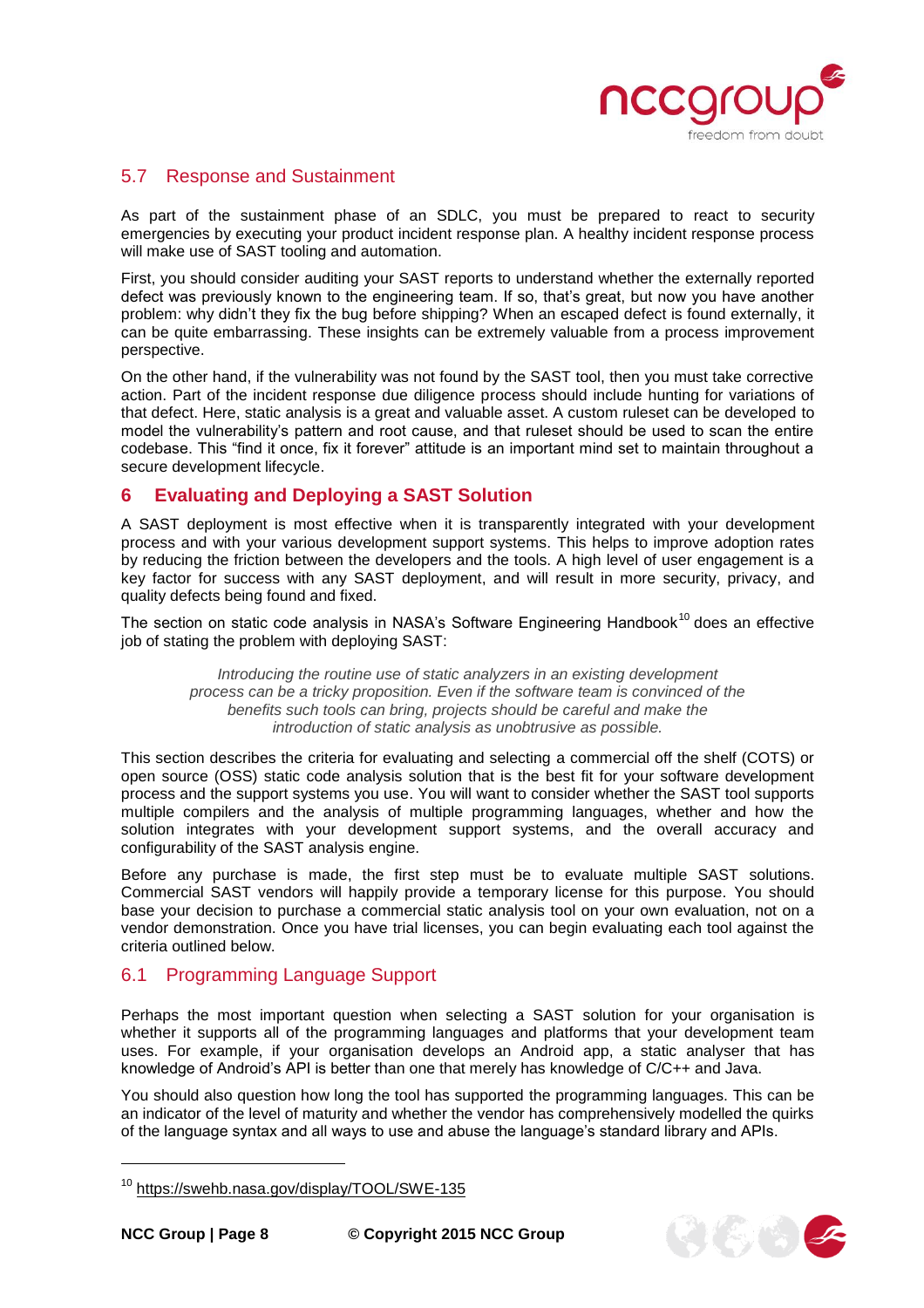

# <span id="page-8-0"></span>6.2 Selecting Natural and Artificial Code Bases

The initial setup of a SAST solution for a code base can be a cumbersome process. The tools can be finicky, requiring careful pre-configuration of a variety of environmental and compiler options. It may take a few attempts at running the tool before it finishes an entire analysis job without hitting an unrecoverable parser error. Furthermore, it is common for a static analysis tool to introduce a runtime overhead of 2x to 10x on your build process.

Understandably, it is extremely frustrating when the SAST tool fails at 3:00 AM after compiling and analysing your code overnight. For this reason, during the SAST evaluation process, you should select a handful of candidate codebases that are sufficiently small and normally compile in thirty minutes or less. This way, you can tweak the tool's settings and incrementally work towards an ideal configuration without needing to wait hours (or days) between runs.

The candidate codebases should also be fairly representative of your overall codebase. This will give you the best visibility into the capabilities of the SAST solution, as different software products will have unique and interesting defect profiles.

In addition to analysing natural code, you should also consider analysing an artificial code base. A great candidate would be the Juliet test suite<sup>11</sup>, which was created by the Software Assurance Metrics and Tool Evaluation (SAMATE) project, and was sponsored, in part, by NIST. Researchers at the Toyota InfoTechnology Center (ITC) published a similar a similar set of artificial tests for benchmarking SAST tools<sup>12</sup>. Combined, these two test suites contain hundreds of tiny C/C++ and Java programs that were carefully crafted to demonstrate a wide variety of defects.

By scanning a mix of natural and artificial code, you will get an accurate indication of the overall detection capabilities of a SAST solution.

#### <span id="page-8-1"></span>6.3 Development Support Systems

Often, an indicator of the maturity of a SAST solution is how well it integrates with the software development process. The most polished solutions will provide varied integration options and a high level of flexibility in how the tool can be deployed internally. Some solutions will integrate with the desktop IDE (integrated development environment) and output their warnings alongside the compiler errors, while others are best deployed into the build environment or continuous integration system, or supplied as a managed service.

Of significant importance when selecting a SAST solution for your organisation is whether the tool supports the wide variety of development support systems on which you rely to create and ship your software products. This includes your compilers, build system, IDE, continuous integration system, peer collaborative code review system, revision control system, and bug tracker. Broad support for these systems and tools will allow you to integrate SAST transparently across the entire development process in support of a mature secure development lifecycle.

When planning a SAST deployment, you must also be realistic about the capability and capacity of your DevOps team. Many SAST and DevOps tools have rich APIs, but does your team have the skill or time to glue them together by creating all of the required custom integration scripts? Throughout the SAST deployment planning process you must carefully decide whether you will build the integrations yourself or seek independent advice and support.

### <span id="page-8-2"></span>6.3.1 Compiler and Build System

Some static analysis tools will conveniently monitor the build process and watch for invocations of the compiler and linker. In many cases this can be set up by simply prefixing your build command with the name of the SAST wrapper application, such as "SastWrapper make <target>". This



<sup>&</sup>lt;sup>11</sup> <http://samate.nist.gov/SARD/testsuite.php>

<sup>12</sup> <https://github.com/regehr/itc-benchmarks>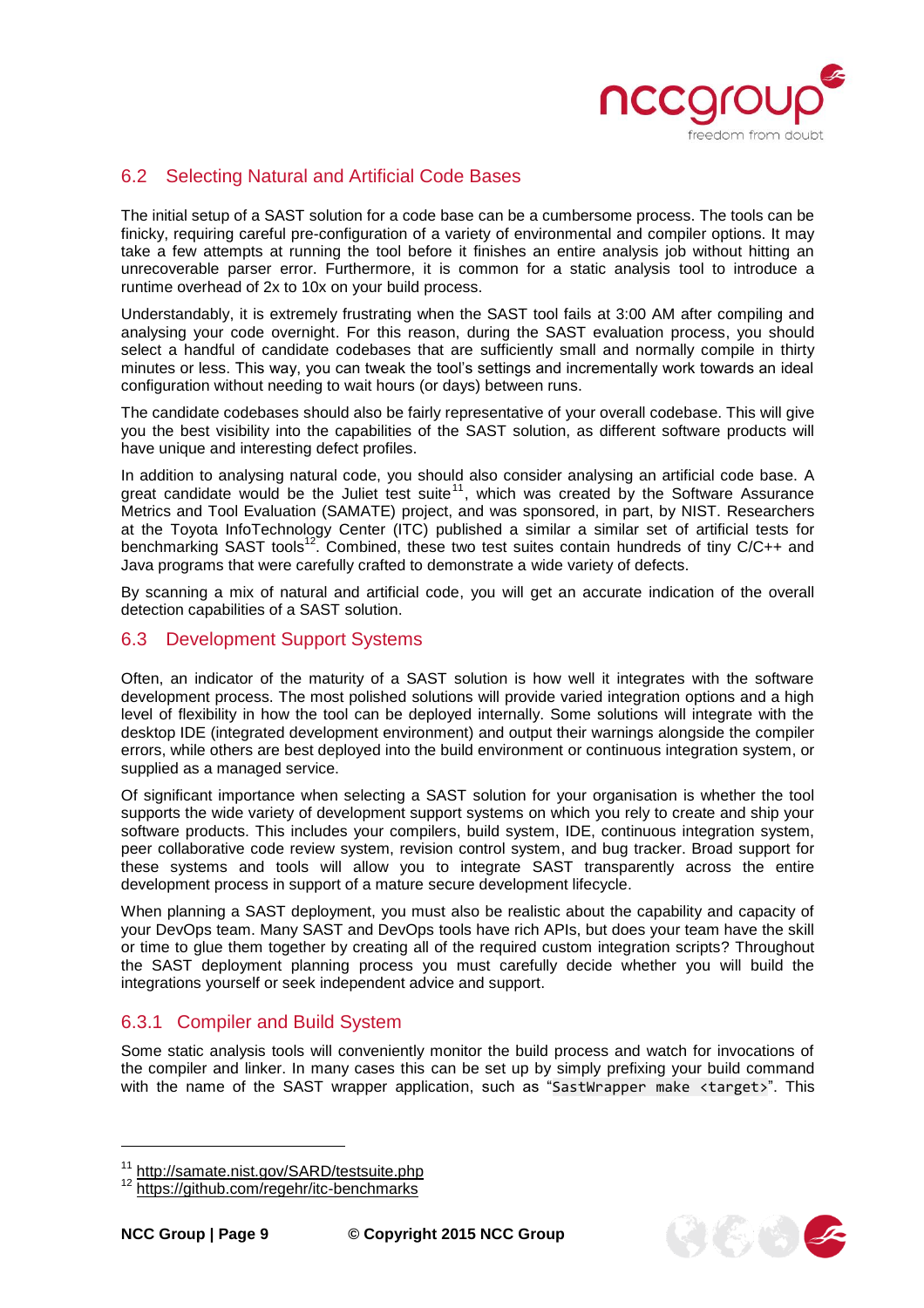

handily eliminates much of the initial configuration required to get the service off the ground, so you can start seeing analysis results much sooner.

Of course, this is only possible if the SAST tool recognises your build environment and compiler. Quite often this type of setup is fragile to simple renaming of the build system (e.g., make to nccmake) or compiler executable (e.g., gcc to arm-linux-androideabi-gcc-4.8) It is vital that you ensure your compilers and build systems are explicitly supported, and when they aren't supported, you must determine whether the SAST tool can be configured to recognise additional compilers.

By monitoring the build process, the SAST tool is able to see precisely which source files are compiled into your target. Many large projects will often have unused source files littered throughout the tree, and it is convenient to exclude those files from your analysis results. No engineer wants to spend time triaging bugs in dead code. In addition to seeing which source files are compiled, the SAST tool can see *how* those files are compiled (i.e., the compiler and linker flags). This is of great importance, because the SAST tool will produce better results if it can make more accurate assumptions about the target architecture (for example x86 vs. ARM, 32-bit vs. 64-bit).

However, it should also be stated that not all SAST solutions are capable of wrapping your build process. Some tools require you to hack your build scripts, which can quickly become a maintenance nightmare. Other SAST tools are completely agnostic when it comes to compiler and build environment, and they simply analyse all source files that reside in a provided directory. Proceed with caution here, because these static analysis tools are more likely to emit spurious false positive defect reports, as they have no visibility into preprocessor directives and include paths that are passed at compile time.

Finally, it is sometimes useful for a SAST tool to support mixed-language builds. This feature is valuable if, in your build environment, a single invocation of "make" will compile both C and Java code. Many tools do not support this, and so you are forced to separate your Java source files from the C/C++ files. It can be quite difficult to modify legacy build scripts to accomplish this and, once again, doing so could introduce maintenance problems.

### <span id="page-9-0"></span>6.3.2 Integrated Development Environment

A mature SAST solution will often ship with premade plugins for a variety of IDEs, such as Eclipse, Visual Studio, IntelliJ, and so on. These plugins will analyse a software engineer's local changes and emit warnings right alongside compiler errors. This is extremely handy, because it encourages the software engineer to use SAST as part of their daily routine. It is always cheaper to find and fix defects mere moments after they are introduced by the developer, while the code is still fresh in mind.

This feature is sometimes referred to by commercial vendors as "incremental" analysis or "fast" analysis. It relies on an interesting technique in which a central SAST server will host a set of intermediate analysis by-products, often referred to as a baseline. When you perform an analysis locally, the IDE plugin will determine which of those intermediates need to be recomputed as a consequence of your local changes. Those source files are then re-analysed, and the rest of the baseline is taken as-is. This can greatly speed up analysis when local changes are confined to just a few source files, as is typical.

Software developers tend to have strong opinions on their IDE of choice (which is perhaps the understatement of the century). You will never succeed in convincing a developer to switch to a different IDE because it does not support the SAST tool you are deploying. The SAST tool you select should support the most commonly used IDEs by your development organisation, and if not, the tool should provide an API enabling you to create your own IDE plugin.

### <span id="page-9-1"></span>6.3.3 Continuous Integration

A core tenet of Scrum/Agile is enabling your development team to react quickly to change. Continuous integration (CI) systems are often part of an effective Agile development model, because they provide developers with instant feedback when a commit breaks a build or causes a test failure. So if your organisation uses a CI system, then it is important to imagine ways to integrate SAST with your development workflow.

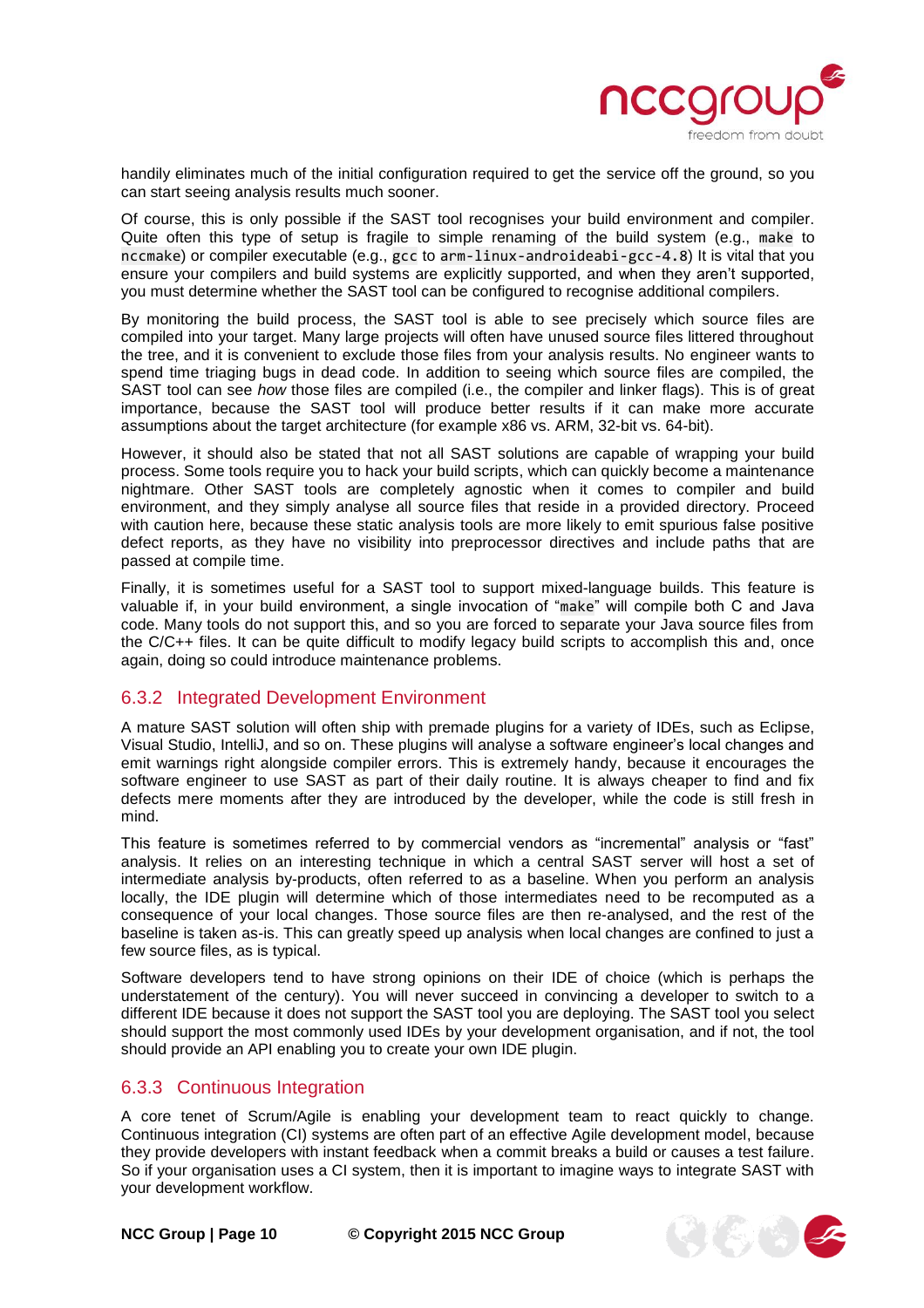

The current best practice is to use your CI system as a trigger that initiates a run of the static analysis tool. This way, when a developer commits a change that violates a SAST rule, thereby introducing a new defect, they can be notified immediately or soon after commit.

A mature SAST solution will provide a powerful API or command line interface that makes it possible to create these types of automation scripts. You should make sure that the development team is given appropriate time to develop these scripts and become accustomed to using SAST as part of the regular development process. A nominal investment (a slightly reduced velocity for one or two iterations) will pay off once the SAST tool is running smoothly.

## <span id="page-10-0"></span>6.3.4 Collaborative Peer Code Review Systems

SAST should also be integrated with the collaborative peer code review systems that are in use across your organisation. Common examples of these systems include Gerrit, Code Collaborator, and Review Board. You want to take advantage of the engineer's pride in their craftsmanship, and make it easy for them to find and fix any defects found in their code in view of their peers.

The typical way to integrate SAST with a code review system is to create a new user that represents the SAST account, and set that account as default reviewer on every code review that is published to the server. When a new code review is created, the CI trigger should initiate an analysis job automatically. Then, glue should be created to allow the SAST code review account to read defect reports from the backend SAST server and insert those reports directly into the code review system. A nice addition to this setup is to allow the SAST account to +1 or -1 the code review, depending on whether or not the proposed change scanned clean.

This type of system is most effective when code reviews are a mandatory part of the development process. The main advantage is that developers are provided with near-instant automated feedback, which reduces the burden that SAST places on the process. Developers don't need to consult external SAST systems to learn whether their code change scanned clean. The results are put right in front of their face in the code review tool.

However, static analysis can sometimes run slowly. SAST should never be the bottleneck for the code review approval process, as any interference encountered by the developers will erode the tool's credibility. Therefore, it is best to run only the fast-and-accurate rulesets during this phase, ensuring that the SAST tool finishes analysis within the time window of a typical code review.

Few SAST solutions have out-of-the-box support for code review systems. It is likely that you will have to build this integration yourself, using the provided SAST API or command line interface.

### <span id="page-10-1"></span>6.3.5 Nightly Builds

In addition to integrating SAST with your continuous integration and code review system, you may also wish to integrate SAST with the nightly build system. This will be necessary because a small number of defects will not be caught by the SAST that runs within your CI system, due to the way independent commits tend to interact. Two separate commits can be analysed and determined to be free of defects, and only when those commits are combined will the defect be observed. A CI system that analyses changes independently will, of course, miss such defects. These are often referred to as "escaped" defects.

Unlike analysis performed during the code review phase, where speed is of the utmost importance, the overnight builds have the luxury of time. If you optimised the code review phase for speed, then the overnight phase should be configured to execute the slower rulesets that were previously disabled.

Be warned that extremely large codebases may not complete their analysis within an overnight timeframe. In such cases you might consider falling back to a once-weekly analysis that occurs over the weekend. Of course, this solution has one major drawback: it produces infrequent results, making it much more difficult for developers to integrate SAST with their daily routine.

Regardless of whether you perform nightly or weekly analysis, you should consider other speed-up options, such as the parallelisation of the analysis jobs. This can be accomplished by splitting your build process into small independent components that can analyse quickly. But if modifying the build

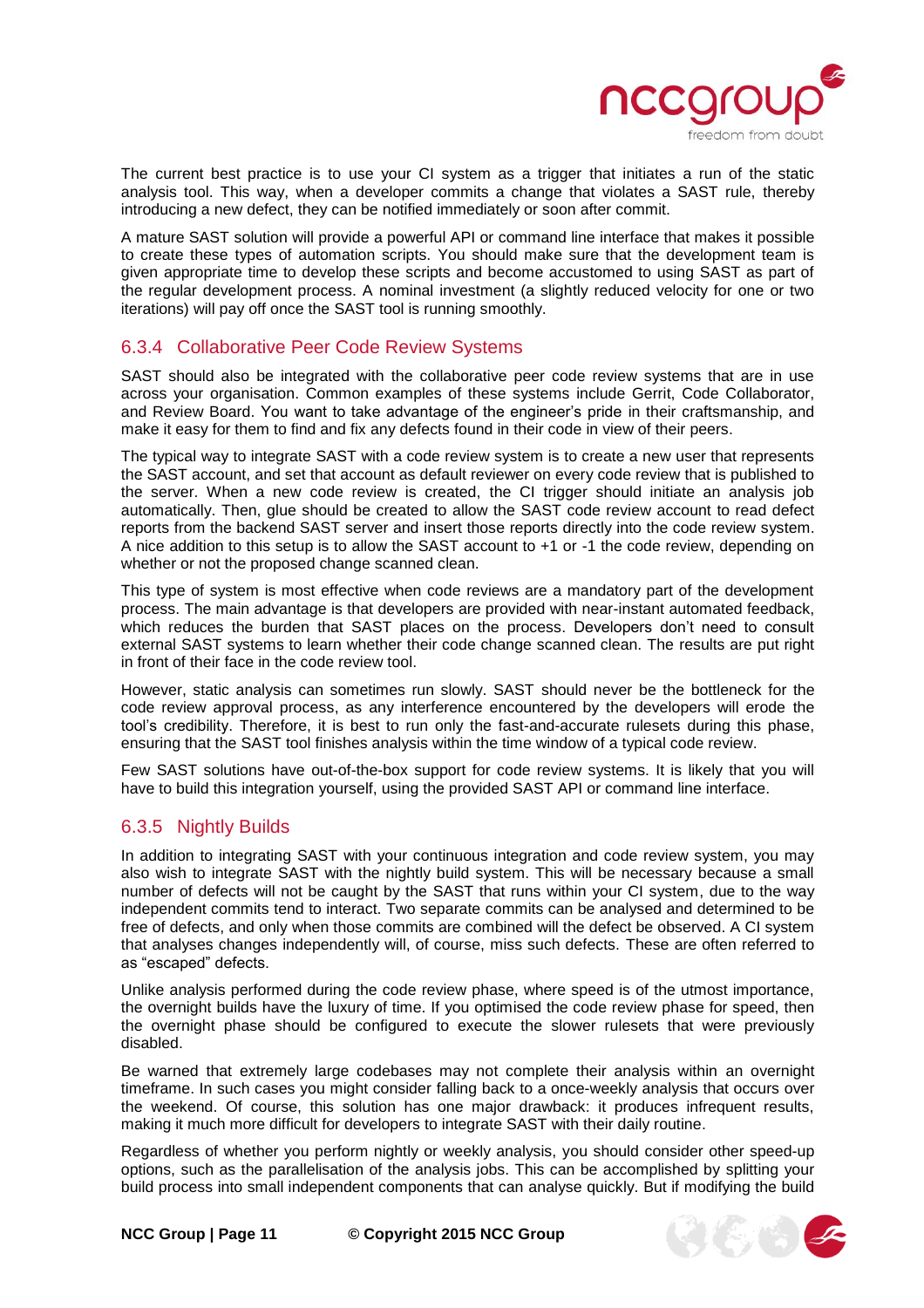

is not possible, then your last resort is to throw hardware at the problem, and investigate the use of analysis servers with an obscene number of cores and memory.

### <span id="page-11-0"></span>6.3.6 Distributed Analysis

You must ensure that SAST never becomes a bottleneck in the development process. As previously stated, one way to speed up the tool is to disable the slow rulesets when integrated with the continuous integration or peer code review systems. Another method of accomplishing this is to investigate the use of a dynamic elastic computing service.

The ebb and flow of software development is notoriously difficult to predict, and yet it has a massive impact on what kind of computing infrastructure you will need to ensure that your SAST service meets its SLA (e.g., all changes must be analysed within thirty minutes of commit, or the nightly analysis must complete in under twelve hours).

If you build out your infrastructure to match the average commit load, then your analysis will fall behind at peak times. If you build out your infrastructure to match peak loads, then your analysis servers will be idle much of the time. This is further exacerbated in large software organisations that operate in multiple time zones – there is never any idle time on the CI servers!

One example solution relies on dynamic elastic computing infrastructure. You will need a central server that speaks to your CI system, nightly build system, or code review system. This central server will, in turn, farm out jobs to dumb VMs that do the actual analysis. This requires each VM to have a copy of the master branch, as well as any partial or pending commits by developers.

This type of solution is not easily supported by all commercial SAST systems. It is likely you will need to proceed carefully here. NCC Group recommends that you run your own experiments, taking measurements of the average commit frequency and size to determine how best to scale the system.

# <span id="page-11-1"></span>6.3.7 Bug Trackers

Many commercial SAST tools ship with out-of-the-box support for common bug trackers such as JIRA or Bugzilla. These plugins allow defects to be migrated automatically from the SAST database to your company's bug tracker. This is often done for the sake of convenience, so that developers do not have to learn yet another bug triage system. In many cases, this can reduce friction between the developer and the SAST tool.

Take great care when deciding whether and how to integrate SAST with your bug tracker. It is strongly advised that you do not migrate all defects in bulk, as the first run of static analysis against a new code base can produce tens of thousands of warnings, many of which are likely inconsequential stylistic issues or false positives. You can easily overwhelm a development team with such a load, and most likely you will undermine your long-term success if you do this.

Defects should only be migrated to a bug tracker when they are too complicated to be resolved before check-in or within the scope of a short code review window. If set up properly, the static analysis that occurs as part of the nightly build should catch these escaped defects, and will automatically log them in the bug tracker.

# <span id="page-11-2"></span>6.3.8 Revision Control System

Integration with revision control systems, while not vital, is still a useful feature. Many SAST tools can interact directly with your source repository and extract data that can supplement a defect report. For example, this is most useful when automatically assigning SAST defects to specific developers, based on commit history for the affected source file.

However, be warned that this type of attribution system relies on a "best guess" heuristic, which can mistakenly assign a defect to the wrong developer when the issue arises from a combination of code changes rather than a single change. If defect assignment accuracy matters to you, then it is best to avoid integrating with revision control systems in this way.

**NCC Group | Page 12 © Copyright 2015 NCC Group**

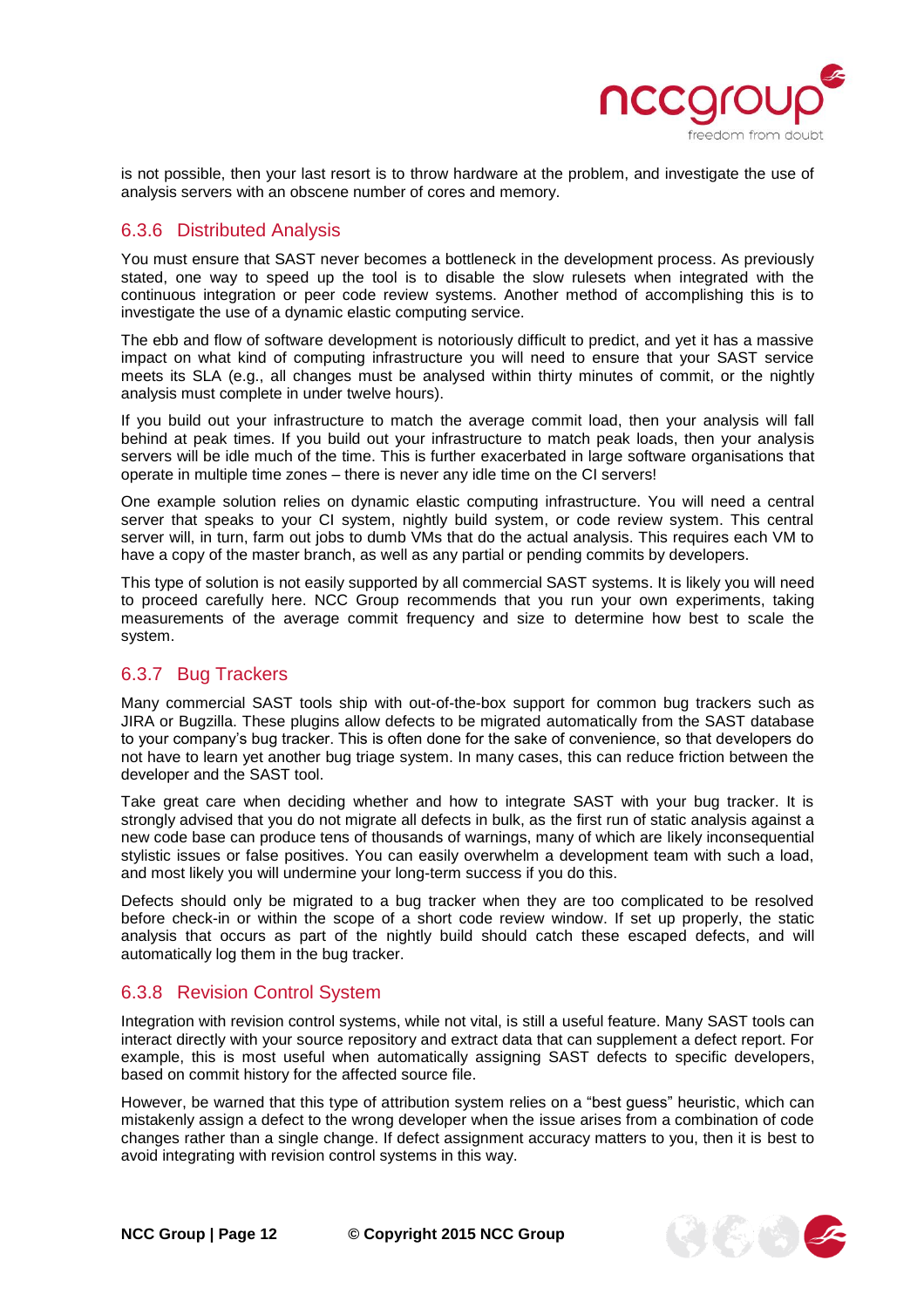

#### <span id="page-12-0"></span>6.4 The Analysis Engine

Under the hood, a SAST solution can rely on different sorts of code or binary analysis techniques, ranging from grep-like naïve pattern matching, to syntactically-aware control-flow analysis, to dataflow analysis that is capable of estimating and tracking value propagation through the program by building an abstract syntax tree. Each technique has its own advantages and disadvantages. Pattern-matching can be useful as a fast and efficient way of identifying the use of banned API functions. Data flow, while tending to be a slower form of static analysis, can identify more complex inter-procedural defects that require specific knowledge of a variable's value (or value range).

The analysis engine within a single SAST solution may make use of all of the above techniques. Therefore, the engine itself should be carefully studied to ensure a match for the needs of your organisation. You should check whether the tool is capable of detecting a wide range of vulnerabilities, whether it is accurate and precise, whether you can fine-tune the sensitivity of the built-in rulesets, whether you can suppress false positives, and whether you can customise or extend the engine to detect entirely new classes of vulnerabilities.

### <span id="page-12-1"></span>6.4.1 Defect Classes

First and foremost, when evaluating a SAST solution, you must carefully study its built-in rulesets. You will want to understand whether the tool detects a wide variety of security, quality, and privacy defects across all of the languages that matter most to you.

In addition to reviewing the defect classes for each supported language, you must also ensure that the analysis engine supports all frameworks that your software product relies upon. This is especially necessary in web application development, where the use of frameworks is quite common. A framework will frequently introduce architectural abstractions that can confuse a vanilla parser, or encourage programming patterns that can have unintentional security consequences. The SAST tool must support these frameworks, because you want to get the broadest coverage of all defect classes that affect your software product.

You should also consider comparing and contrasting the rulesets between multiple SAST solutions for a more accurate indicator of typical vulnerability detection support.

### <span id="page-12-2"></span>6.4.2 Accuracy and Precision

Measuring the true positive, false positive, and false negative rates can be challenging. And yet, knowing these numbers is essential when comparing multiple SAST solutions for purchase. As previously stated, you must be careful not to overwhelm your software engineers with spurious warnings (false positives). Likewise, you want to ensure the tool is not overlooking valuable security vulnerabilities (false negatives).

Measuring the false positive rate is quite possible, although it requires some effort and a little elbow grease. You should point the SAST tool at your natural codebase and spend a day or two triaging the reported defects. You don't need to triage all defects, just a representative sample from each category or ruleset that is reported by the tool. When you're done you should have a list of true positives and false positives, and will be able to extrapolate the false positive rate for the entire code base. Through this exercise you can also learn which rulesets are more or less accurate than others.

Measuring the false negative is a little harder, because you can't measure what's not there. One method of testing the false negative rate is by manually cross-referencing a series of previouslyknown defects from your bug tracker against the defects found by static code analysis. However, this is an *ad hoc* process that can be quite time consuming. An automated method would be more desirable.

For this reason, it is time to take a look at an artificial code base. The previously-mentioned Juliet and Toyota ITC test suites were specifically crafted to allow a scientific and methodical approach to measuring the accuracy and precision of SAST tools. The suite contains a set of "known answer" synthetic tests cases, comprising both "good code" and "flawed code". By inspecting whether or not a SAST tool detects defects in an artificial test suite, you can get an accurate representation of the



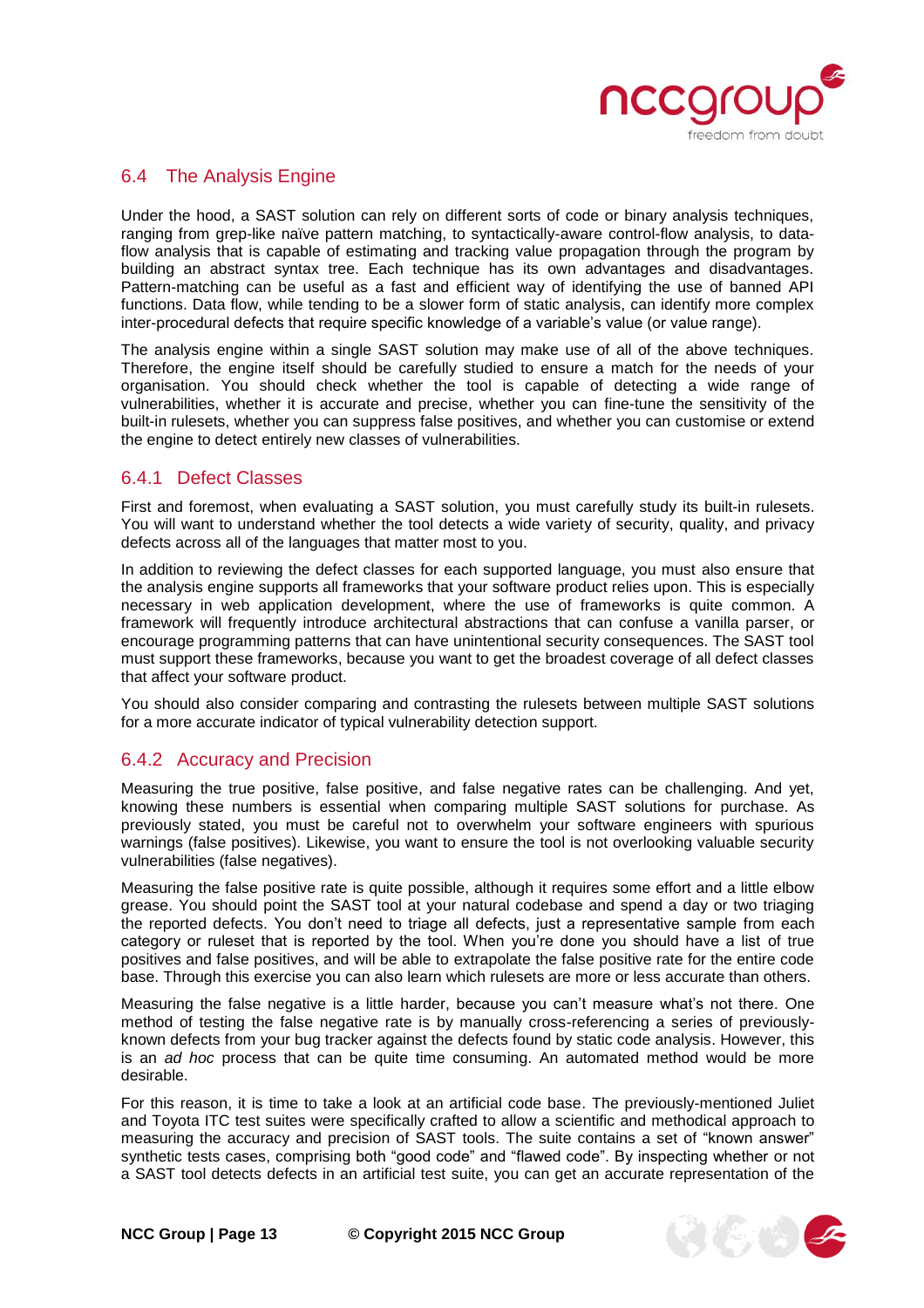

false negative rate. A framework for conducting this type of evaluation is thoroughly described by  $NIST^{13}$  <sup>14 15</sup>.

## <span id="page-13-0"></span>6.4.3 Sensitivity

Whether the static analysis engine can be fine-tuned makes a big difference to its usefulness. Mature solutions will allow for adjustments to be made to the detection sensitivity for a variety of rules. Often this is accomplished by enabling additional inter-procedural value-tracking features, enabling false path pruning, or by modifying statistical thresholds. In most cases a higher accuracy comes at a cost of slower analysis. When evaluating a SAST system for wide deployment across your organisation, you will want to have a firm grasp of whether and how to adjust the engine's sensitivity.

You will want to adjust downwards, making the tool more accurate. In other words you want to strive for fewer false positives at the cost of more false negatives. Perhaps this is counterintuitive, but you must recognise that the average developer will not want to be bothered by false positives. When you strive for a high engagement rate among your engineering team, a low false positive rate matters most of all.

By following this advice you will introduce more false negatives. But those false negatives shouldn't be allowed to escape. During typical quality assurance activities, the testing and security teams will want to run the SAST tool in the most aggressive mode, ensuring that no critical defects were missed during development. These teams should be able to afford to deal with higher false positive rates.

## <span id="page-13-1"></span>6.4.4 False Positive Suppression

In addition to fine-tuning the ruleset sensitivity, another way to reduce noise in the SAST results is to outright suppress false positives or defect classes that are inconsequential due to the attack surface or threat model for your product or your team's coding style. In particular, it's crucial to look at how the tool allows false positives to be suppressed. Typically you will see four options for suppressing FPs, each with their own advantages and disadvantages:

- (1) Passing suppression flags on the command line to the analysis engine,
- (2) Supressing warnings via configuration files that live on the analysis server,
- (3) Setting an individual defect as a false positive via the triage GUI,
- (4) Placing specially-formatted comments directly in your code to instruct the analysis engine to ignore a certain warning type for a specific file, function, or line of code.

Wide-range suppression of entire classes of defects is best accomplished on the command line or using configuration files. Furthermore, the list of disabled rules should be owned by the central static analysis team, because the list is easier to audit when kept in a single place.

Perhaps the most convenient method is to suppress false positives in the SAST tool's built-in GUI. This allows anyone to audit the suppression settings, and leaves a convenient paper trail for each defect that is marked as an FP. Besides, developers typically won't have access to the server-side configuration files or the ability to change the tool's command line flags.

Suppressing rules or warnings by adding code-level comments can quickly get out of control, and before you know it, you'll have a maintenance problem on your hands: are those suppressions still valid? Has the code been refactored since the comment was added? These questions can be near impossible to answer when the code is many years old, or the primary developers have left the team. To avoid abuse of code-level suppression comments, a process should be instated that requires a peer review of all such comments before commit.



<sup>&</sup>lt;sup>13</sup> [http://samate.nist.gov/docs/CAS\\_2011\\_SA\\_Tool\\_Method.pdf](http://samate.nist.gov/docs/CAS_2011_SA_Tool_Method.pdf)

<sup>&</sup>lt;sup>14</sup> <http://samate.nist.gov/docs/SATE4/SATE%20IV%206%20Stick%20to%20Facts%20II%20Erno.pdf><br><sup>15</sup> http://gomete.nist.gov/docs/NIST\_Special\_Bublication\_500\_207.pdf

[http://samate.nist.gov/docs/NIST\\_Special\\_Publication\\_500-297.pdf](http://samate.nist.gov/docs/NIST_Special_Publication_500-297.pdf)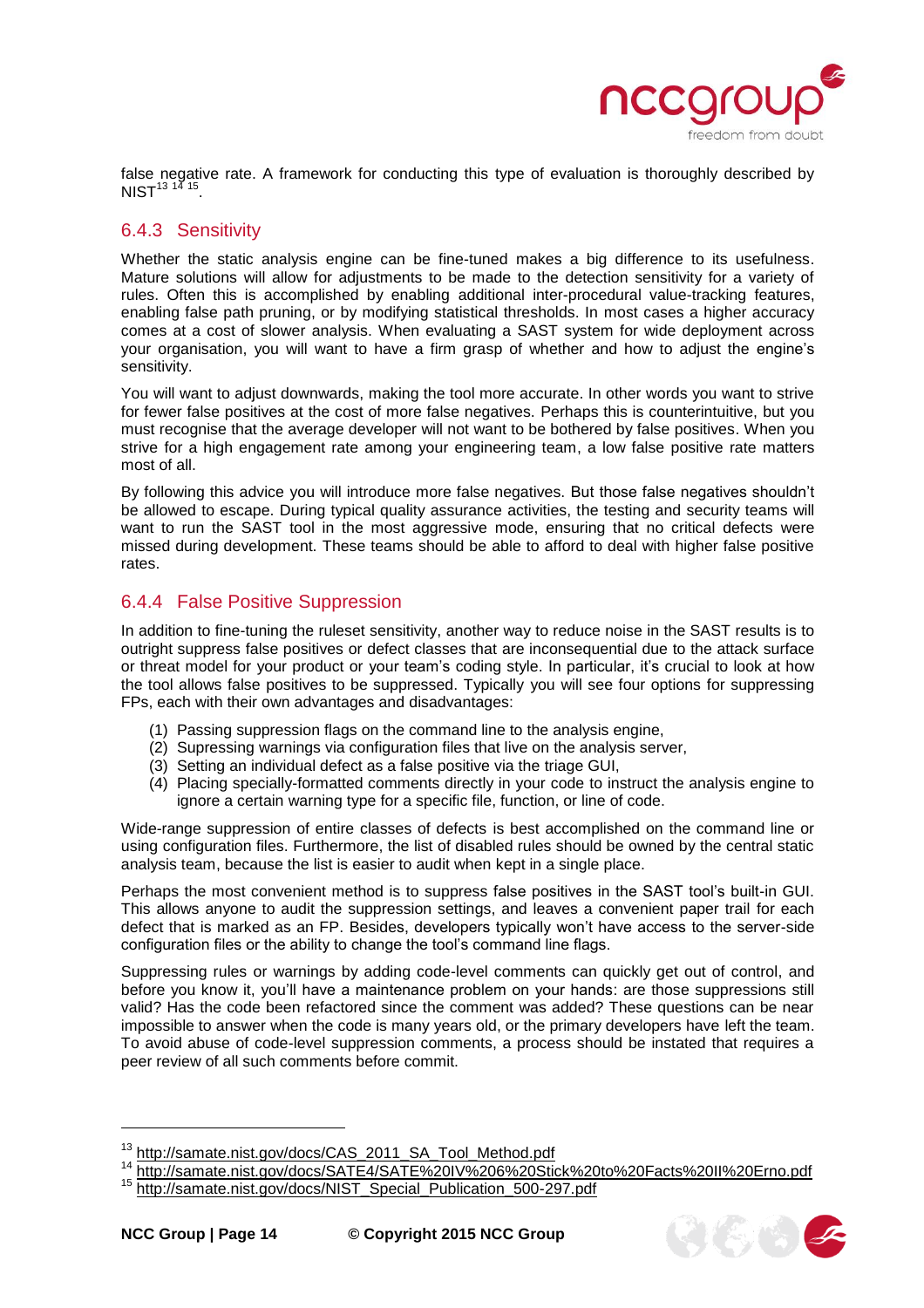

When deploying a SAST solution, you must think about your preferences for suppressing false positives. Best practice typically states that a suppression hierarchy is needed, where it is preferred to suppress certain types of warnings in config files, others on command line, using code-level comments, or with the triage GUI. It is important that you establish these criteria before deploying SAST widely across your organisation.

# <span id="page-14-0"></span>6.4.5 Dealing with Legacy Defects

The problem of dealing with legacy defects is summarised well by Walter W. Schilling in his paper titled "Integrate static analysis into software development"<sup>16</sup>:

*Applying static analysis to existing code that's not intended for obsolescence can be challenging. Depending on the age of the code, the engineer's programming style, and the paradigms used, applying static analysis to existing code can range from difficult to nearly impossible if a disciplined approach isn't followed. Many legacy projects have approached static analysis only to abandon it when the first run of the tool generates 100,000 or more warnings. With legacy code, it's often not practical to remove all statically detectable faults.*

In other words, you must develop a strategy to deal with legacy defects. You must keep in mind that while many of these defects are legitimate, you introduce risk by attempting to develop patches. For example, there is probably some amount of legacy code whose maintainers are no long employed at your company, while other software components may be fragile due to an inadequate level of unit test coverage.

So what do you do? Best practice sometimes states that all legacy defects should be hidden or suppressed from view of the development team. Once again, while counterintuitive, this is about reducing the burden placed on the average developer, and avoiding "needle in the haystack" type of problems.

A "zero new defect" policy should be introduced that at least requires all *new* software to scan clean in your SAST tool. Finally, the quality assurance or security teams should be tasked with crawling through the legacy defect backlog to isolate the most critical security vulnerabilities, leaving the rest alone. These policies should be established before SAST is deployed across your organisation.

# <span id="page-14-1"></span>6.4.6 Creating Custom Rulesets

It is essential that you consider creating customised rulesets that are capable of detecting emergent classes of security vulnerabilities, or simply to catch defects that are unique to your development team and its coding style guide. This is often important when reacting to previously-unseen security defects, such as those disclosed during security incidents.

In these situations you will need to check whether the newly discovered flawed coding pattern is repeated anywhere else in your large codebase. For example, in recent memory, there was a rush by commercial SAST vendors to detect the general patterns exhibited by the 'Heartbleed' 17 18 19 and 'Goto Fail' <sup>20 21</sup> vulnerabilities. Any time your organisation is hit by a security incident, you will want to create a custom ruleset and hunt for variations of the underlying defect. Static code analysis can be extremely effective at automating a find-it-once-fix-it-forever approach to security incident response.

You will want to understand how custom rulesets are defined, and even try writing a few rules yourself during the evaluation period. Often, rules are defined in one of two ways: (1) By using the



<sup>&</sup>lt;sup>16</sup> [http://m.eetindia.co.in/ARTICLES/2006NOV/PDF/EEIOL\\_2006NOV05\\_EMS\\_INTD\\_TA.pdf](http://m.eetindia.co.in/ARTICLES/2006NOV/PDF/EEIOL_2006NOV05_EMS_INTD_TA.pdf)<br><sup>17</sup> http://blog.regebr.org/archives/1125

<http://blog.regehr.org/archives/1125>

<sup>&</sup>lt;sup>18</sup> <http://security.coverity.com/blog/2014/Apr/on-detecting-heartbleed-with-static-analysis.html><br><sup>19</sup> http://blog.kloeverk.com/activers.cogyrity/coving.you from beatbleed/

<http://blog.klocwork.com/software-security/saving-you-from-heartbleed/>

<sup>20</sup> <http://security.coverity.com/blog/2014/Feb/a-quick-post-on-apple-security-55471-aka-goto-fail.html><br>21 http://security.coverity.com/blog/2014/Feb/a-quick-post-on-apple-security-55471-aka-goto-fail.html

<http://blog.klocwork.com/static-analysis/rather-than-fail-goto-success/>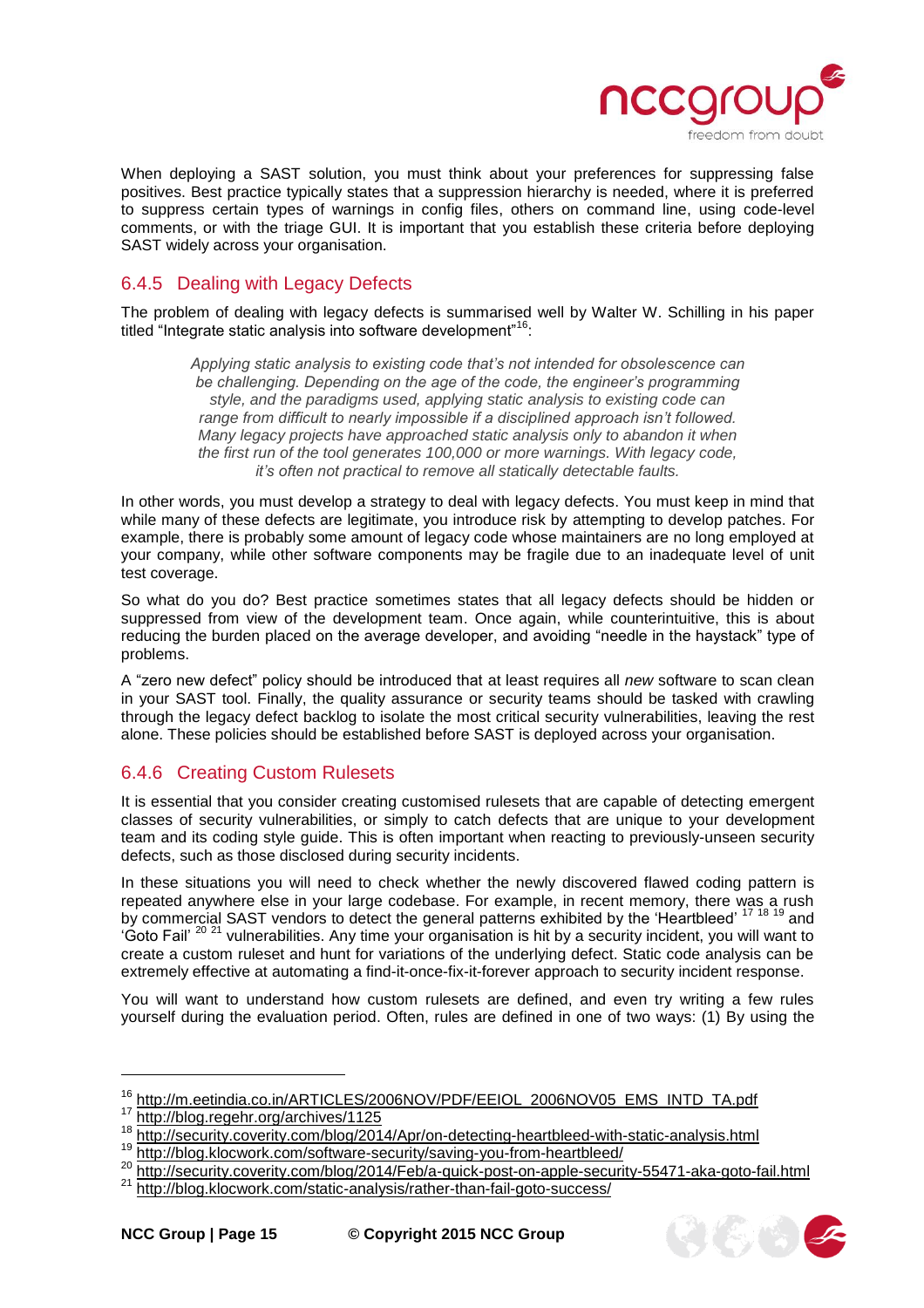

SAST tool's analysis engine hooks and writing rules that are actually little C or Java programs, or (2) defining the new rule in an XML or other type of text file.

The flexibility of the extension language is of key importance. You will want it to support a variety of rule types, from simple grep-like pattern matching to full intra- and inter-procedural data-flow analysis. For each custom rule you create, you should also consider writing unit tests that serve a similar purpose to the Juliet or Toyota ITC test suites. Each test should be a variation on the pattern the rule is trying to match. This will help keep the false positive and false negative rates under control. These test cases will also assist you when evaluating updates to the SAST engine when you wish to understand whether backwards compatibility was maintained.

It is also desirable for the analysis engine to provide the ability to override any default or built-in rules and models. For example, maybe your company has developed its own custom heap implementation, in which case you must train the engine to recognise your customised mymalloc and myfree routines, or else it will never catch any heap corruption vulnerabilities in your code base.

Being able to customise the analysis engine is an essential aspect of reducing your false negative rate and supporting your security incident response activities.

## <span id="page-15-0"></span>6.4.7 Analysis Speed

A comparison of multiple SAST solutions should also consider the speed of analysis. Some tools that wrap and monitor the build process will add considerable overhead, sometimes increasing the build time by a factor of two or more. Likewise, the speed of analysis is also important. The range here is massive, with different tools varying between hundreds and thousands of lines of code analysed per second.

SAST tools use complex algorithms and analysis methods that can run extremely slow, or use large amounts of memory. These factors will result in slow analysis or memory exhaustion problems. You *will* be forced to make SAST configuration decisions that trade precision for speed.

Many commercial SAST tools now support parallel analysis, which goes a long way towards speeding up the process. A relatively new feature that is coming to commercial SAST tools is known as "incremental analysis", which also helps to speed up analysis times. This works by caching the intermediate outputs from previous analysis jobs, avoiding the need to execute a monolithic clean build each time you want to analyse your code. This is most useful when developers run SAST locally on their desktops or when integrating with the peer code review system, where speed is crucial.

While running experiments against your natural and artificial codebases, you should measure the speed of the SAST tool. It is useful to measure the effect of configuration changes as well. Turning some rulesets on or off can have significant impact on the runtime. This is useful when you wish to enforce SLAs that convey performance goals to your users, or when you want to make predictions about the server infrastructure investment that will be required upon wide deployment of the SAST tool.

### <span id="page-15-1"></span>6.5 Defect Triage Maturity

When comparing SAST solutions, the maturity of the built-in defect triage process should also be carefully studied to understand whether it is compatible with your existing procedures. A cumbersome or inflexible triage workflow can make or break the adoption by users. The various aspects of the triage workflow that need to be studied are summarised in the following sections.

### <span id="page-15-2"></span>6.5.1 Severity

Some SAST tools allow for a rule's default severity to be changed. This is helpful because you will often disagree with the pre-defined defaults. If you wish to create policies such as "Our product will not ship until all critical defects are resolved", then it is important that you agree with your SAST tool about what a critical defect actually means! Auditing each rule in this way can be a tedious process, but the payoff is worth it.

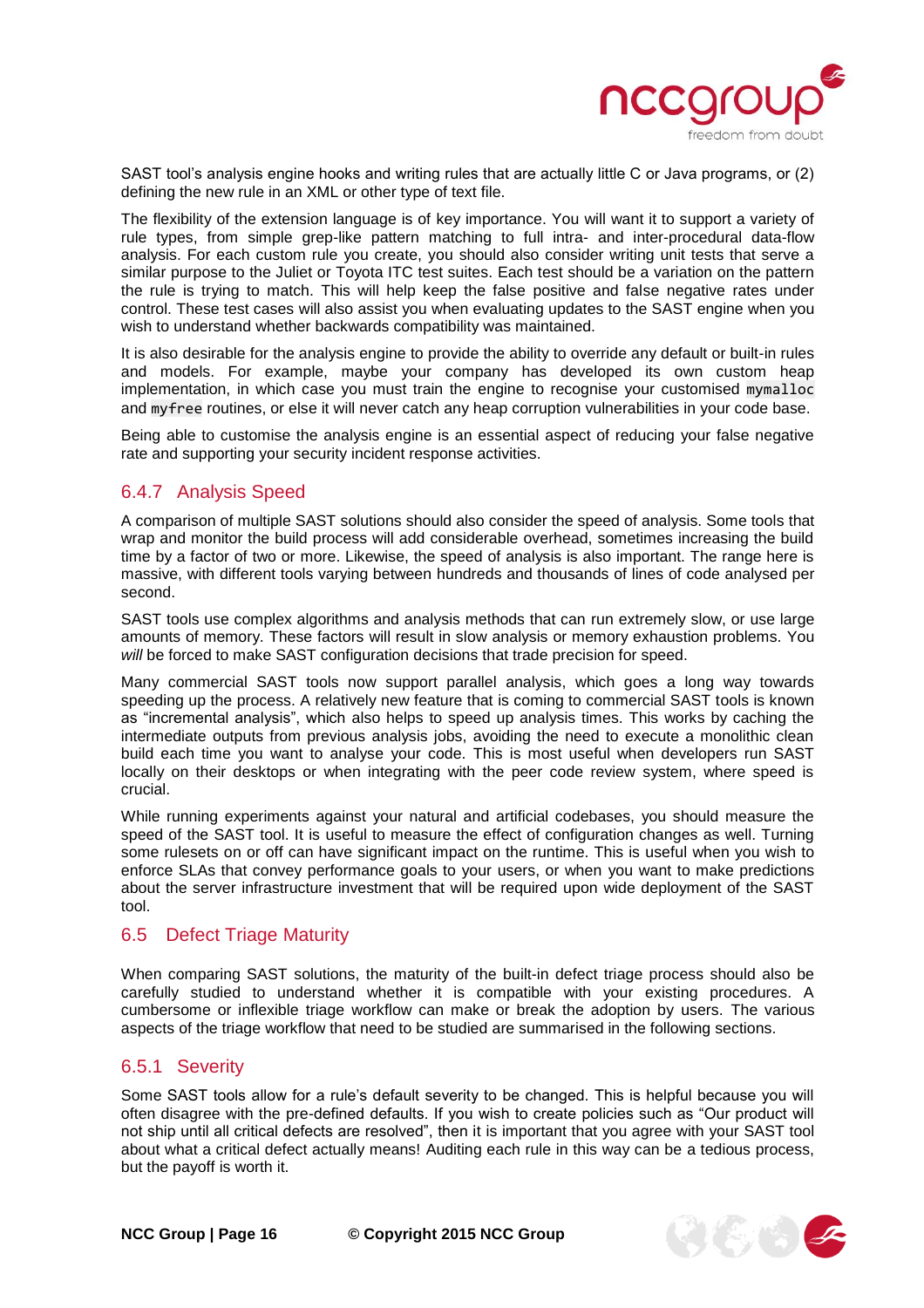

## <span id="page-16-0"></span>6.5.2 Detailed Trace and Remediation Guidance

Another relevant factor that affects the triage maturity is whether the SAST tool emits a detailed and comprehensive trace of the defect, and whether the remediation guidance is clear and actionable. You will want to review the SAST solution's built-in defect taxonomy to ensure that the guidance is comprehensive, compact and precise.

Regarding the defect trace, some systems will inscrutably state "Defect XXX in file YYY on line # ZZZ", which leaves a lot to be desired. The most effective tools will include a detailed trace that describes each conditional branch that was taken to arrive at the vulnerability, including the values (or estimated value ranges) of the tracked variables. The more detail the better.

You should view the remediation guidance as an opportunity to teach developers about software security. For this reason, clear and actionable documentation is imperative. Using SAST everyday can be immensely beneficial for their security training. Some tools also provide links to external supplementary guidance such as OWASP policies, which can also benefit developer training.

Finally, few solutions will actually allow you to modify the remediation guidance. This is important when you disagree with the predefined guidance, or when your organisation has extra steps that you want your engineers to follow when patching a certain type of defect.

### <span id="page-16-1"></span>6.5.3 Collapse Similar Defects

The defect backlog and triage workload can be reduced considerably when the SAST system intelligently collapses similar or identical defects into a single issue. Often, especially after the tool is run for the first time, you will find that dozens or hundreds of defects can be squashed with a single one-line fix. Isolating and fixing these defects first can help reduce the needle-in-a-haystack problem that is common with first-time SAST users.

### <span id="page-16-2"></span>6.5.4 Support for Multiple Branches

With the rise of Git, branching is easy and has become an everyday practice. You will want to understand how the SAST tool supports multiple branches and whether it is compatible with your organisation's branching strategy. Many SAST tools have recently attempted to solve the problem of multiple branches, but these features have not yet fully matured.

Questions worth asking are: How do I ensure that all branches are analysed by my SAST tool? Does the tool merge duplicate defects in shared code that are identical across branches? If the defect is fixed in one branch, is it still reported in the other branches?

### <span id="page-16-3"></span>6.5.5 Triage Workflow and Multi-User Collaboration

Mature SAST solutions will frequently provide a web-based GUI that serves as the presentation layer on top of the defect database. This GUI will impose a triage workflow that may or may not be compatible with your team's own defect triage process. If you find that this workflow is incompatible, then it is worth attempting to understand the tool's database schema or report generation APIs, as you may need to export the defect database into an alternate work-tracking system.

If you decide to use the built-in triage workflow, it is useful to know whether multiple users can interact and leave comments on a single defect. In addition to allowing engineers to collaborate (as they would in a peer code review system like Gerrit) it also adds a meaningful level of traceability when the results are audited later. This ensures that important conversations are not brought offline.

### <span id="page-16-4"></span>6.5.6 Isolate Users or Teams

Not all users will want to see every defect in the repository each time they log into the SAST web interface. In fact, seeing every defect can be overwhelming to some developers. The SAST tool should provide the option to isolate users to just the warnings that reside in the trees for which they are responsible.

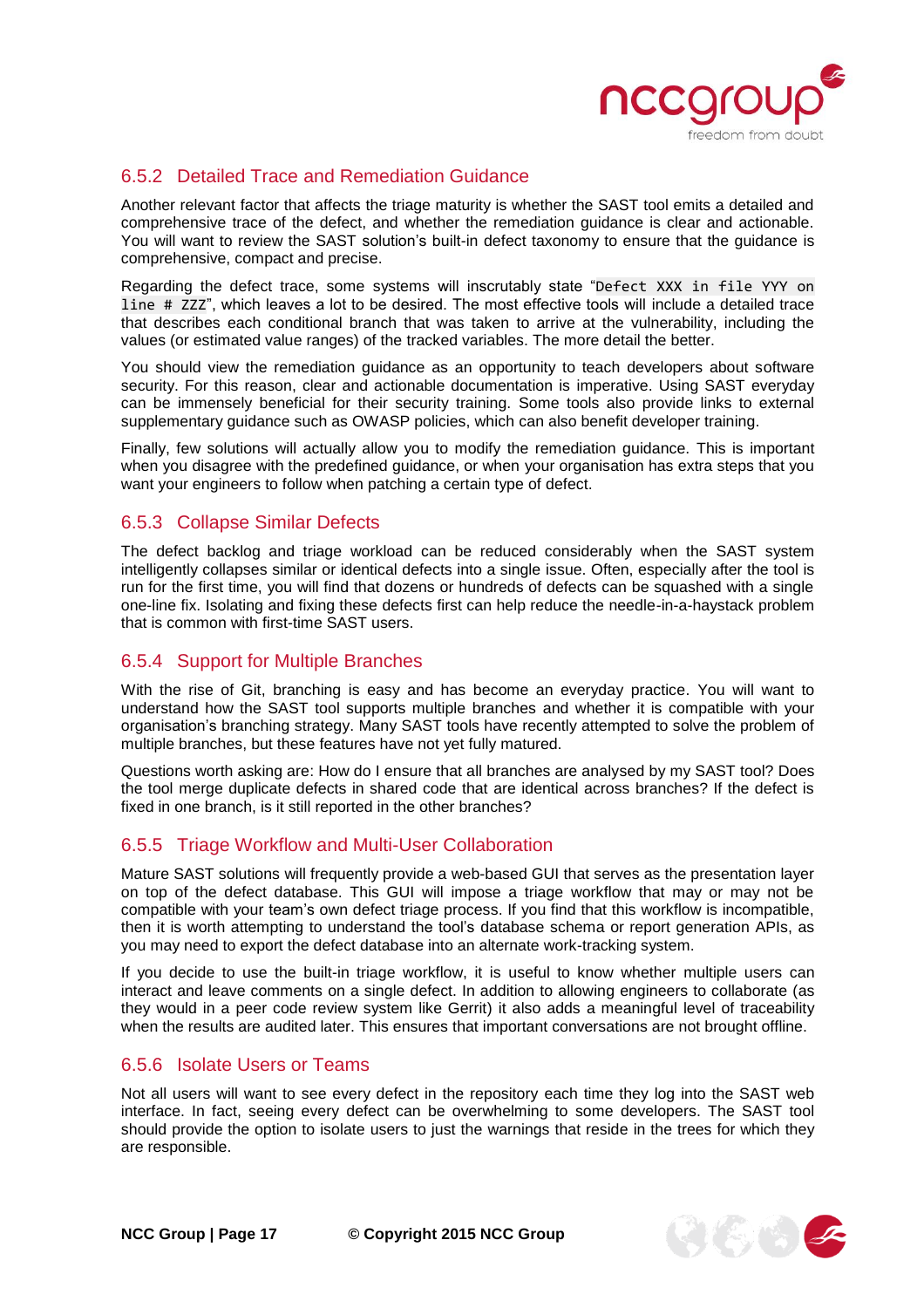

An added benefit of mapping directories to teams is that you can begin generating metrics based on which teams have the highest engagement levels or lowest defect densities with the SAST service. Be careful of sharing these metrics with the users as they may act as perverse incentives, triggering behaviours that are good for gaming the statistics but bad for the real goal of improving software security.

### <span id="page-17-0"></span>6.5.7 Report Generation

It is not good enough simply to deploy the SAST solution; you will wish to measure carefully whether the tool is functioning effectively and as intended. Most likely it is not. There will be some sore spots – isolated teams with low engagement, or code areas with especially high false positive rates.

You may wish to measure the user engagement and adoption rates, as well as false positive rates, and defect trends either by severity, or by team. Through careful measurement of these data points, your organisation can recognise problems in your SAST deployment and quickly respond with corrective actions. This sort of continual improvement behaviour is a core tenet of the Agile methodology.

The SAST solution must support the ability to generate reports, although it is very likely the tool will not support generation for all types of reports you are interested in. So another key feature is the ability to export raw data so you can conduct your own analysis. Below are some example reports that, in NCC Group's experience, have proven to be effective:

| Report                                                                                                                                  | <b>Corrective action</b>                                                                                                                                                                  |
|-----------------------------------------------------------------------------------------------------------------------------------------|-------------------------------------------------------------------------------------------------------------------------------------------------------------------------------------------|
| Measure the percentage of the overall code<br>base that is scanned by SAST.                                                             | For each unscanned code area, identify the<br>owners, figure out why the code was missed,<br>and work to migrate them under the purview of<br>SAST.                                       |
| List of developers on each team that do not<br>have accounts on the SAST server, or users<br>that do not regularly log into the server. | Identify disengaged individuals or teams that<br>can be targeted for additional security training.<br>Or perhaps some other corrective action is<br>needed, such as reducing the FP rate. |

#### **User Engagement, Adoption, and Perception**

Also consider routinely sending a survey to employees in the software organisation. The survey should solicit details on perception, engagement, and so on. This method can be extremely effective at allowing developers to vent their frustration at how SAST interferes with their everyday job. All responses should be taken seriously; remember, the only way to succeed with SAST is by winning over the developers, and this is best accomplished by removing friction between them and the tool.

#### **Security and Code Quality Metrics**

| Report                                         | <b>Corrective action</b>                                                                                                                      |
|------------------------------------------------|-----------------------------------------------------------------------------------------------------------------------------------------------|
| Measure the total count of unresolved defects. | For each product or codebase, the count of<br>unresolved defects should<br>alwavs<br>trend<br>downwards.                                      |
| Measure the user-reported false positive rate. | The false positive rate should remain below<br>X%. If the rate is too high, then corrective action<br>should be taken to disable noisy rules. |

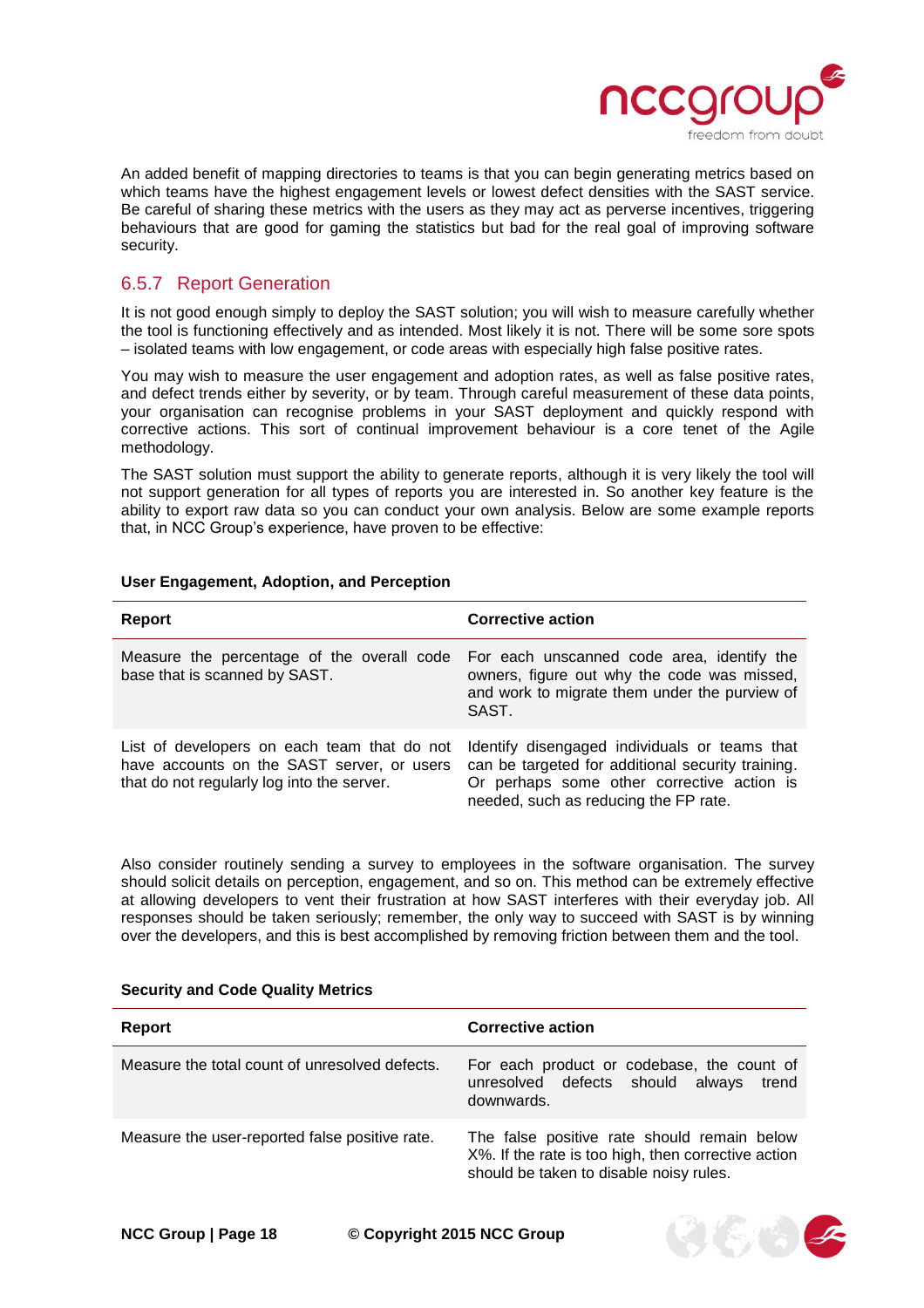

| Report                                                         | <b>Corrective action</b>                                                                                                                                                                                     |
|----------------------------------------------------------------|--------------------------------------------------------------------------------------------------------------------------------------------------------------------------------------------------------------|
| Measure the types and quantity of observed<br>defects.         | If a certain type of defect is pervasive across<br>your organisation, this can indicate a poor<br>coding style guide, or that specific targeted<br>training is necessary for your engineering staff.         |
| Measure the defect density (# defects / KLOC).                 | The defect density should always<br>trend<br>downwards, or remain below a set threshold. If<br>not, this means developers are introducing new<br>defects and ignoring the SAST tool.                         |
| All software products will ship with zero critical<br>defects. | Setting this type of release quality metric must<br>be done from the top down. Executives must<br>agree that static analysis matters, and product<br>quality must be measured by the results of the<br>tool. |

#### **Service Level Agreement**

You must make a commitment to your users that the tool will be available when needed, and that corrective action to address false positives will happen with expedience.

| <b>Report</b>                                                                                                    | <b>Corrective action</b>                                                                                                                                                                                                                                |
|------------------------------------------------------------------------------------------------------------------|---------------------------------------------------------------------------------------------------------------------------------------------------------------------------------------------------------------------------------------------------------|
| The SAST service will be available X% of the<br>time.                                                            | You probably do not need a Six Sigma uptime<br>SLA for your internal SAST service, but you<br>should at a minimum ensure that the service is<br>never down during the workday across all time<br>zones where your developers are based.                 |
| 90% of changes will be analysed within thirty<br>minutes of the creation of a peer code review.                  | You never want the SAST tool to be the<br>bottleneck for the code review<br>process.<br>Therefore, you should set an aggressive SLA<br>here.                                                                                                            |
| positives, once identified,<br>False<br>will<br>be<br>suppressed in under X days.                                | False positives should not sit in the backlog, as<br>they only remind users how the SAST service is<br>inaccurate at times. If a pattern of false positives<br>is identified, then you must configure the tool to<br>suppress that category of warning. |
| Every SAST configuration change will<br>be<br>thoroughly tested to measure the impact on the<br>FP and FN rates. | If you create a custom rule, or modify the SAST<br>server configuration, you must test your changes<br>on both natural and artificial code. A change<br>made blindly raises the risk of introducing FPs<br>or FNs.                                      |

### <span id="page-18-0"></span>6.6 Vendor Roadmap

A good commercial SAST vendor should be able to show you a roadmap for their product. A great vendor will have a roadmap that extends multiple years into the future. A poorly-formed roadmap (or unwillingness to share the roadmap) might indicate a poor vision for the tool. You are, after all, about to make a considerable monetary and time investment in the evaluation and deployment of a SAST